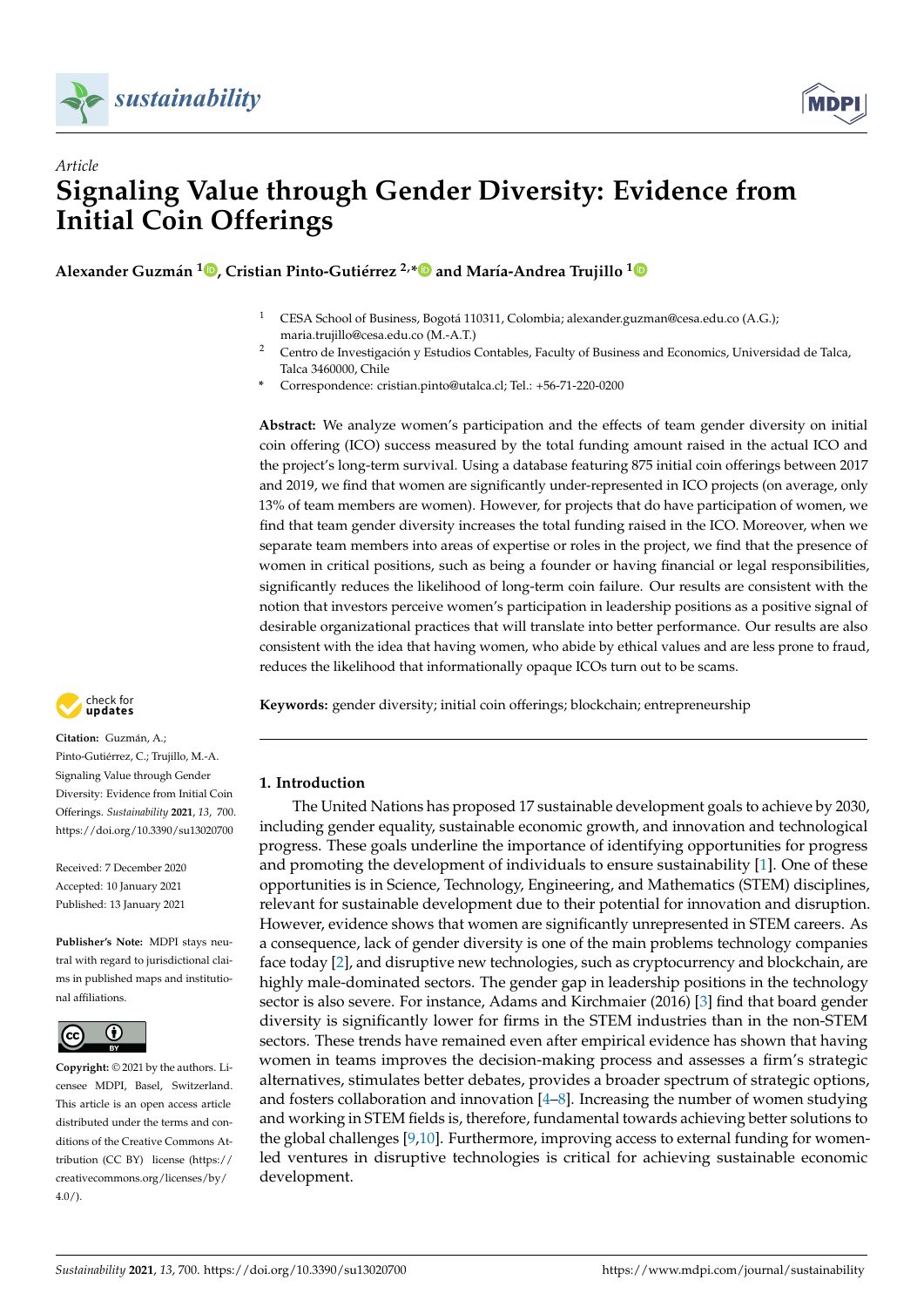In this article, we examine the effect that team gender diversity can play in financing entrepreneurial efforts using an Initial Coin Offering (ICO), a new financing instrument designed to raise money by issuing coins or tokens based on smart contracts built on distributed ledger technology (DLT or blockchain) (e.g., [\[11–](#page-16-7)[19\]](#page-16-8)). In an ICO, entrepreneurial firms create a cryptocurrency and sell it to external investors to raise the funds needed to develop their projects. According to ICOBench.com, one of the most popular rating websites for ICOs, over 5700 ICOs raised more than USD 27 billion between 2017 and 2019 (retrieved from <https://icobench.com/on> 1 June 2020). This figure represents about 9% of the value of venture capital investments in the U.S. during the same period (data on venture capital investment in the U.S. is from the PwC/CB Insights MoneyTree™ Report Q4 2019), which highlights the relevance of ICOs as a source of entrepreneurial finance.

ICOs involve several challenges for both entrepreneurs and investors subscribing to the offerings. In particular, regulatory uncertainty around ICOs and the absence of supervision of such offerings expose both issuers and participants to significant risks [\[20\]](#page-16-9). For instance, there is no law on the enforceability of smart contracts or the recourse of investors in case of a loss due to a technological failure of the distributed network. In addition to the severe information asymmetries already present in entrepreneurial companies, characterized by the nonexistence of prior financial information or a performance track record, the lack of disclosure requirements in ICOs impede proper risk assessment of the investment by potential investors [\[20\]](#page-16-9). Moreover, there are no specialized intermediaries in the ICO market, such as venture capital firms, to perform appropriate financial due diligence before investing or managing and overseeing the companies investors fund.

These uncertainties and information gaps force investors to consider factors that could signal the quality of the ICO issuers. In particular, investors want to understand the crucial determinants that predict company success and the factors indicating a lower probability of an entrepreneur's opportunistic behavior after receiving financing. Consequently, a growing financial literature has examined the factors determining ICO success. Possible explanations range from information disclosure levels to the commitment of the CEO and the participation of large institutional investors [\[21](#page-16-10)[–30\]](#page-16-11).

An unexplored aspect that could impact an ICO's success is the participation of women and the level of team gender diversity in an ICO project. ICOs are at the intersection of technology and finance, two sectors with already high gender inequalities. Moreover, most ICO projects are innovative blockchain-based start-ups offering smart contract solutions that require teams' members trained in STEM related disciplines. However, several studies indicate that STEM careers are a male-dominated sector (i.e., [\[31–](#page-16-12)[33\]](#page-17-0)). This is why cryptocurrency and blockchain technology remains a highly male-dominated industry. For instance, a report by the World Economic Forum (WEF) showed that only 5% to 7% of all cryptocurrency users around the world are women [\[34\]](#page-17-1). Considering that gender diversity has been proved to increase the potential for innovation [\[2](#page-16-1)[,5\]](#page-16-13), increasing diversity in teams should be a key issue for blockchain technology companies involved in ICOs.

Furthermore, earlier literature in finance and management has demonstrated the positive impact of having women in leadership positions on a firm's performance [\[35–](#page-17-2)[39\]](#page-17-3), corporate social responsibility [\[40,](#page-17-4)[41\]](#page-17-5), corporate fraud [\[42](#page-17-6)[–45\]](#page-17-7), and innovation [\[4,](#page-16-3)[5](#page-16-13)[,46](#page-17-8)[,47\]](#page-17-9). Women also seem to be less prone to overconfidence while being less risk-seeking [\[48](#page-17-10)[,49\]](#page-17-11) and abiding by ethical values and regulations [\[50](#page-17-12)[–52\]](#page-17-13), thereby reducing corporate fraud [\[53](#page-17-14)[–55\]](#page-17-15).

All these positive aspects of gender diversification have made investors take note and put a higher value on firms that have women participating in top management positions, especially in contexts where asymmetric information and adverse selection problems are prevalent. For instance, Welbourne, Cycyota, and Ferrante (2007) [\[56\]](#page-17-16) showed that women in critical positions are associated with higher first-day returns in initial public offerings (IPOs). The authors argued that team gender diversity is used by investors as a signal of the quality of IPO firms and symbolizes desirable organizational characteristics that increase the likelihood of success.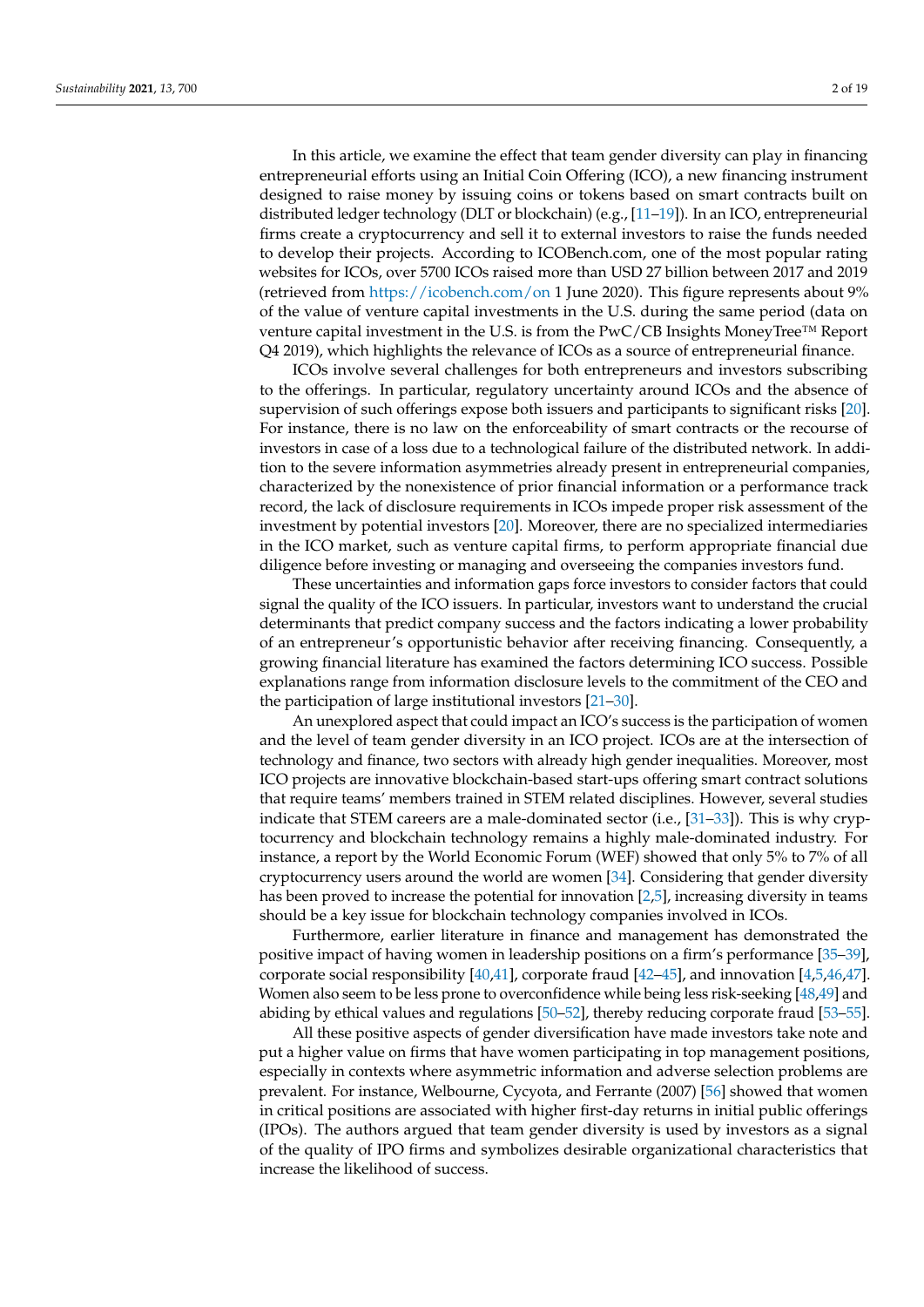In this paper, we analyze the effects of women's participation and team gender diversity in the ICO market, an opaque, unregulated sector of entrepreneurial finance filled with informational gaps and fraud. Using a database featuring 875 initial coins offerings between 2017 and 2019, we show that gender team diversity is positively associated with ICO success measured by the total funding amount raised. This result is consistent with the notion that investors perceive women's participation in ICO teams as a positive signal of necessary organizational practices that result in higher performance. Exploring further elements of team gender diversity, we find that when we separate team members into areas of expertise or roles played in the project, the presence of women in critical positions, such as a founding member or having financial or legal responsibilities, significantly reduces the likelihood of long-term coin failure. In contrast, we do not find that women's positions have a significant effect on the total funding amount raised in the ICO.

Overall, our results indicate that some of the underlying mechanisms in ICOs resemble those found in prior research into corporate and entrepreneurial finance such as IPOs [\[56\]](#page-17-16) and crowdfunding [\[57\]](#page-17-17), which is another important entrepreneurial finance market segment for the future [\[16\]](#page-16-14). More importantly, our results enable investors and entrepreneurial firms to understand another crucial determinant of ICO success more accurately. In particular, we provide novel evidence for the factors that reduce the uncertainty that investors face when investing in unregulated ICOs and document a previously unknown benefit of women's roles in entrepreneurial companies.

Our study has implications for financial practices, in particular for cryptocurrency investors and entrepreneurial firms conducting ICOs. Participants in the ICO market should be aware of the value of team gender diversity for the entrepreneurial firms facilitating the raising of funds, mitigating risk, and improving the quality and long-term survival rate of the projects.

#### **2. Literature Review and Hypotheses Development**

A growing financial literature has examined the factors determining the success of and motivations for investing in ICOs. The theoretical underpinnings for most empirical papers examining the overall success of ICOs are motivated by agency-related and moral hazardbased explanations of ICO market outcomes. Consequently, papers typically focus on information disclosure and signaling for ICO success. For instance, Fisch (2019) [\[11\]](#page-16-7) studied the role of signaling ventures' technological capabilities in ICOs and found that technical white papers and high-quality source codes increase the amount raised by the offering. Roosenboom, van der Kolk, and de Jong (2020) [\[58\]](#page-17-18) also found evidence that ICOs are more successful in raising funding when they disclose more information to investors. They showed that ICOs raise significantly more funds when they have a higher quality rating from cryptocurrency experts, organize a presale, refrain from offering bonus schemes, have shorter planned token sale durations, and have a larger project team. Roosenboom et al. (2020) [\[58\]](#page-17-18) also showed that ICOs that disclose more information to investors at the time of the campaign show a higher likelihood of the coin being listed in major cryptocurrency exchanges. Finally, Howell et al. (2020) [\[13\]](#page-16-15) examined which issuer and ICO characteristics predict successful real outcomes (increasing issuer employment and avoiding enterprise failure). The authors found that disclosure, credible commitment to the project, quality signals, and token liquidity cause higher future utilization.

Some papers have shown that the quality of the CEO and the presence of large institutional investors also determine the success of the ICO. For instance, Momtaz (2020) [\[59\]](#page-17-19) showed that signals of entrepreneurial quality such as CEO loyalty are positively associated with ICO gross proceeds and other measures of ICO success. Boreiko and Risteski (2020) [\[60\]](#page-17-20) showed that ICOs that attract large investors raise more funds, attract more contributors, and are more likely to list tokens on major crypto exchange. Meanwhile, Fisch and Momtaz (2020) [\[17\]](#page-16-16) found that the participation of institutional investors in an ICO is positively associated with the buy-and-hold abnormal returns over the first six months of trading after the token's exchange listing date. A number of articles have also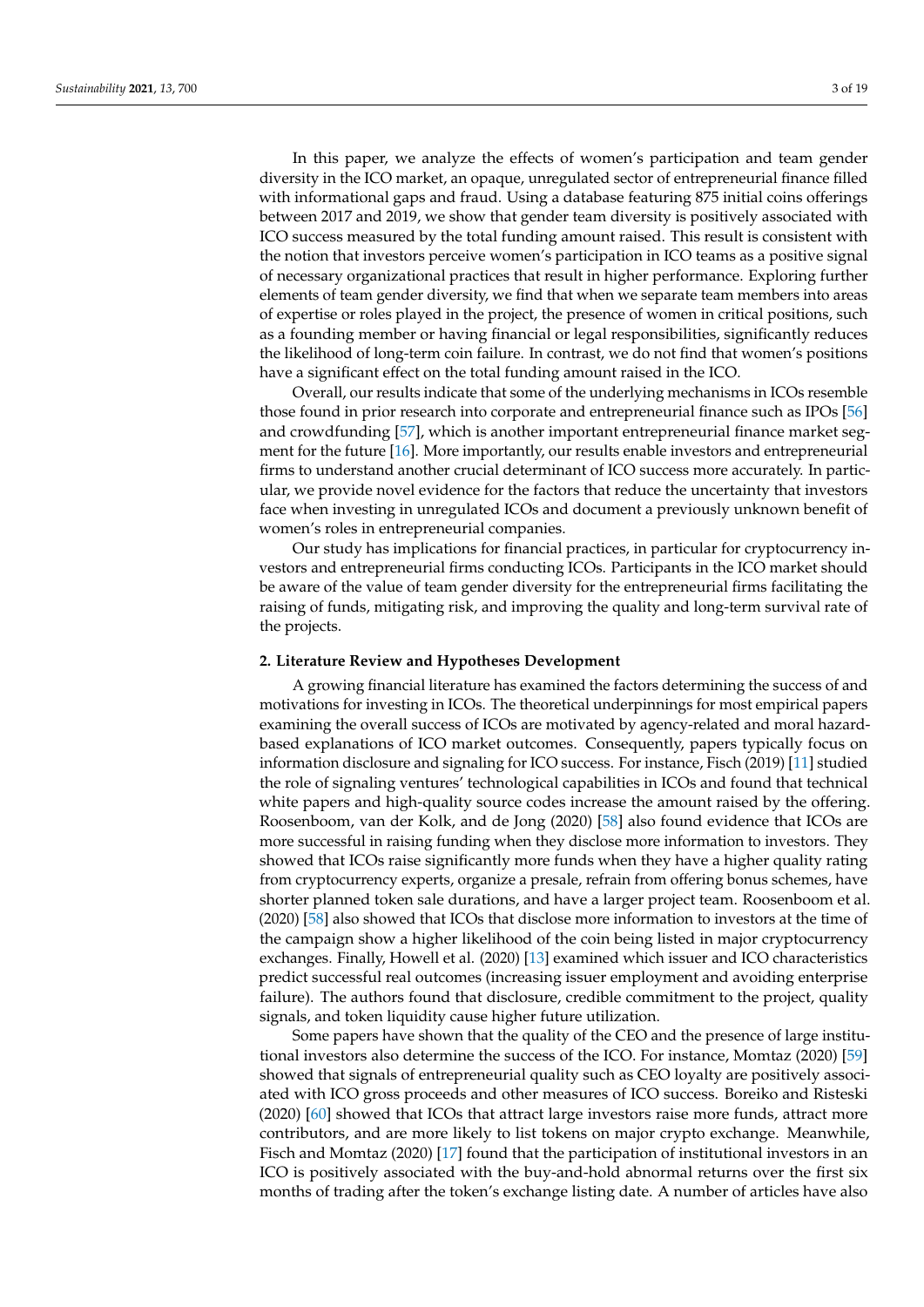examined the underpricing of ICOs (similar to IPOs studies). For instance, Benedetti and Kostovetsky (2021) [\[61\]](#page-17-21) found evidence of a significant ICO underpricing, with average returns of 179% from the ICO price to the first day's opening market price. After trading begins, tokens continue to appreciate in price, generating average buy-and-hold abnormal returns of 48% in the first 30 trading days. However, Momtaz (2019) [\[62\]](#page-17-22) found that the average ICO underpricing only amounts to 15%, and 4 out of 10 ICOs destroy value on the first trading day. For holding periods between one and twenty-four months, the median ICO depreciates by 30%. Consequently, there are substantial discrepancies among papers examining the underpricing of ICOs.

A relevant and unexplored signaling aspect that could impact an ICO's success is the participation of women and the level of team gender diversity in an ICO project. We expect that investors perceive women's participation in leadership positions as a positive signal of the quality, expected performance, and desirable organizational practices of the ICO firms. This expectation comes from previous empirical research showing the positive impact of having women in leadership positions on firm performance [\[35](#page-17-2)[–37\]](#page-17-23), corporate social responsibility [\[40\]](#page-17-4), corporate fraud [\[42,](#page-17-6)[43\]](#page-17-24), and innovation [\[4](#page-16-3)[,5](#page-16-13)[,46](#page-17-8)[,47\]](#page-17-9).

Women's participation in leadership positions has also proved to be valuable in the context of severe information asymmetries. For instance, Welbourne et al. (2007) [\[56\]](#page-17-16) showed a positive relationship between having women on top management teams of initial public offering (IPO) firms and the initial pricing of the offering and subsequent long-term performances. The authors argue that the reasons for women's positive effects on the initial pricing are associated with the signaling implications that having a diverse gender mix sends to the market about positive organizational characteristics that are critical to firms' success. Meanwhile, the authors attributed the superior long-term performance to the positive effects of women on improving innovation and problem-solving processes, and the possibility that on average the women on diverse teams are higher performers than men on those same teams.

As in the case of IPO firms, among the main challenges for entrepreneurial firms undertaking an ICO and the investors subscribing to the offering are the extensive information asymmetries and adverse selection problems in ICO firms [\[63\]](#page-17-25). We believe that the signal of having a more gender diverse team could mitigate some of the information asymmetries present in the ICO market. We hypothesize that investors notice women on ICO projects and then take that information into consideration when deciding whether or not to invest in an ICO and the amount to be invested. Consequently, we expect ICOs with a higher participation of women to be more successful in raising funding. These arguments lead us to the following hypothesis:

# **Hypothesis 1:** *Greater team gender diversity in ICO entrepreneurial firms is positively associated with the total funding raised in the ICO*.

The percentage of women in leadership positions could only be considered a signal to investors if it ultimately produces positive future performance. Thus, to understand the effects of gender diversity on the short-term success of an ICO, we also need to examine its impact over the long term. Prior literature has shown that gender diversity leads to significant improvement in the decision-making process and better assessment of the firm's contextual alternatives [\[8\]](#page-16-4). Women can also stimulate debate, manage complexity, provide a broader spectrum of strategic options, and foster collaboration and innovation [\[46\]](#page-17-8). All of these benefits, the prior literature shows, result in improved long-term firm performance.

A high percentage of women in leadership positions can also improve monitoring activities and reduce the probability of corporate fraud. For instance, Adams and Ferreira (2019) [\[53\]](#page-17-14) found that women show higher discipline in attending board meetings and that greater gender diversity makes CEO turnover more sensitive to poor firm performance. The literature also argues that women seem to more closely abide by ethical values and regulations [\[50](#page-17-12)[–52\]](#page-17-13), thus, leading to the positive effect of women reducing fraud [\[55](#page-17-15)[,64\]](#page-17-26). For instance, the Association of Certified Fraud Examiners (ACFE) consistently shows sizeable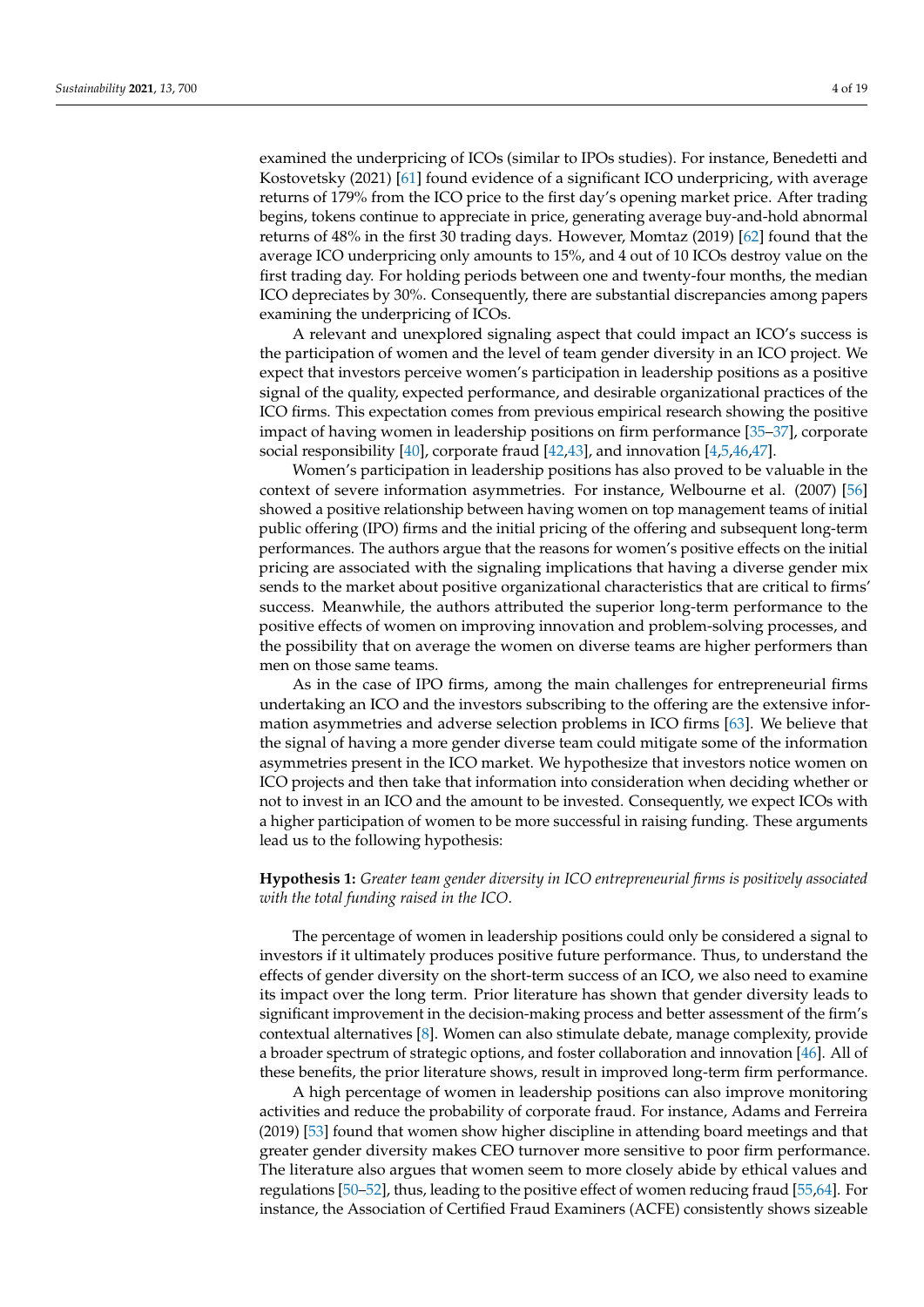differences between women and men in occupational fraud. In their last report, men committed 72% of all occupational fraud and also caused larger losses than women [\[65\]](#page-17-27).

Prior research in psychology and economics has shown that men tend to be more risk-seeking than women [\[48\]](#page-17-10) and documented gender differences in attitudes toward financial risks [\[49\]](#page-17-11). Literature also shows that women are less prone to overconfidence [\[66\]](#page-18-0) and more likely to value security and take steps to avoid the worst possible outcomes [\[54\]](#page-17-28). These results are consistent with financial studies that examine investment decisions by traders [\[67\]](#page-18-1), financing and investment policies by executives [\[68\]](#page-18-2), and merger and acquisition decisions by boards of directors [\[69\]](#page-18-3). Moreover, Silverman (2003) [\[70\]](#page-18-4) presents experimental and survey evidence indicating that women are, on average, more patient and better able to delay gratification than men. This literature provides key insights to help explain the benefits of gender diversity in financial decision-making.

Considering the uncertainties and information gaps in the ICO market that allow for the possibility of entrepreneurs' opportunistic behavior after receiving financing, the previously discussed gender differences in ethics and risk-taking, together with the arguments about the benefits of having women in top management positions, are particularly valuable in the ICO context. In particular, we expect differences between women and men to become more relevant in positions that could directly impact fraud [\[54\]](#page-17-28). In other business context, Brouthers, Brouthers, and Werner (2000) [\[71\]](#page-18-5) analyzed the impact of managerial experience on strategic aggressiveness and found that managers with accounting and finance backgrounds pursue more conservative strategies than managers with other managerial experience. In politics, Baskaran et al. (2018) [\[72\]](#page-18-6) investigated competitive elections to India's state assemblies and found that women legislators are less likely to be criminal and corrupt, more efficacious, and less vulnerable to political opportunism. Consequently, we hypothesize that women in leadership positions, such as CEO, founder, or financial and legal roles increases ICO legitimacy and positively impacts the likelihood of the long-term survival of the project. We posit the following hypothesis:

**Hypothesis 2:** *The presence of women in critical positions such as founder, CEO, and financial or legal responsibilities significantly reduces the likelihood of long-term coin failure*.

# **3. Methods and Data**

#### *3.1. Methodology*

We use a multivariate setting to examine the impact of women's participation and team gender diversity on ICO success. First, we regress the natural logarithm of total gross proceeds from the ICO on a set of variables measuring team gender diversity and control variables using the following ordinary least squares (OLS) specification:

Ln(ICO gross proceeds)<sub>i</sub>  
= 
$$
\alpha + \beta_1 * \text{Gender diversity}_i + \beta_2 * \text{Woman position}_i + \gamma' X_i
$$
 (1)  
+T<sub>i</sub> + \epsilon<sub>i</sub>.

Our main dependent variable is Ln (ICO gross proceeds) $_{i}$ , which is the natural logarithm of total gross proceeds from the ICO in U.S. dollars. Depending on the regression model we use, the variable Gender diversity represents either the total number of female team members, the percentage of female team members, or the Blau index for gender diversity [\[73\]](#page-18-7). The variable Woman position represents women's participation in critical roles (CEO, founder, financial, and legal). Given the frequency of women in marketing positions and the importance of developers and blockchain engineers for ICO projects, we also include marketing, development, and blockchain in this definition of critical roles.

The vector  $X_i$  contains the control variables. First, we control for expert ratings of the ICO management team, its vision, and its product [\[59\]](#page-17-19). As there are no regulations on ICO structure, we control also for the use of the technical standard ERC20 that contains a list of rules for developers creating smart contracts on the Ethereum blockchain. We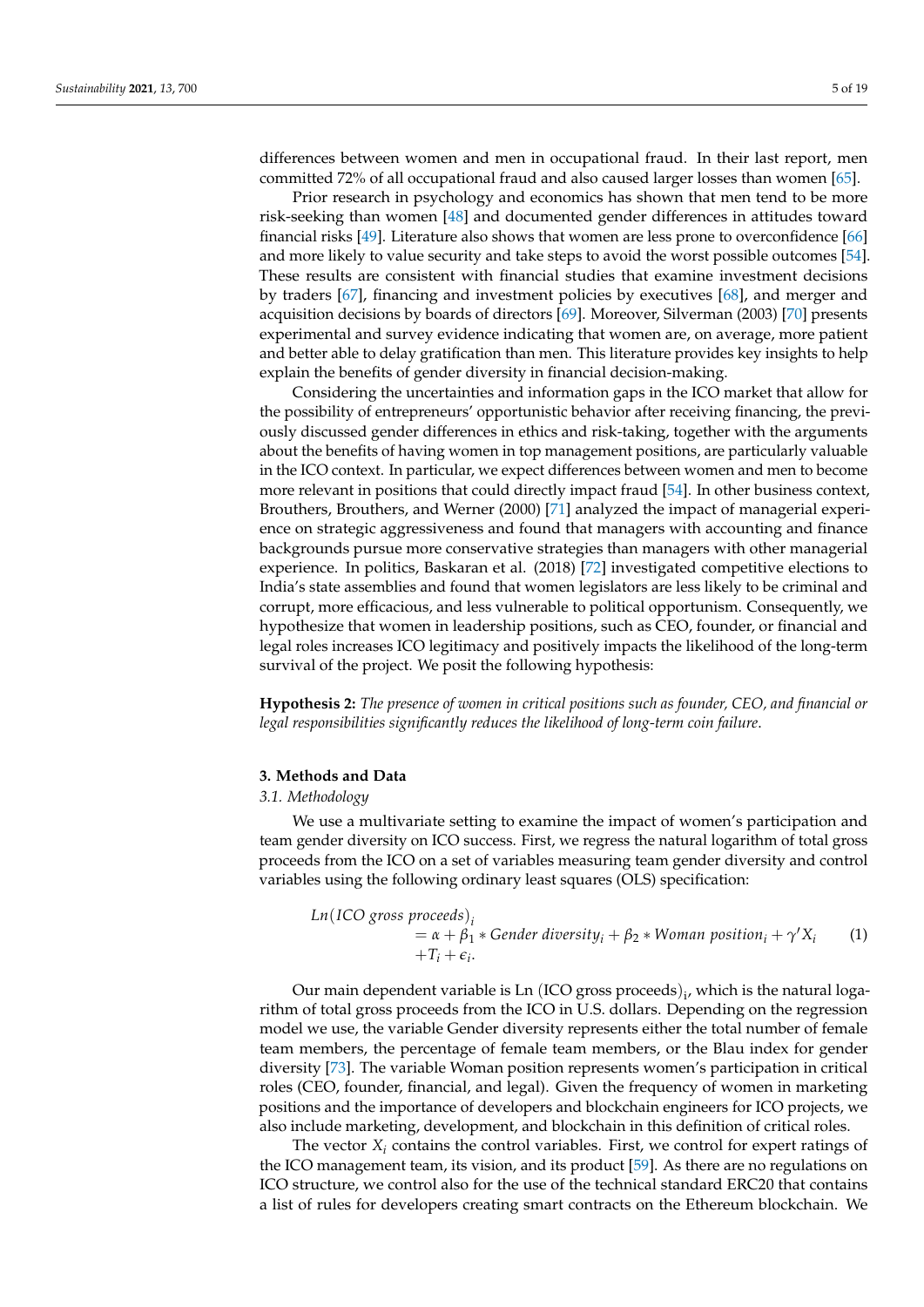also include a dummy for projects that accept payment in fiat currency. Prior literature has shown that more extended fundraising periods likely indicate the project is having trouble raising the desired amount, which is a negative signal to potential investors [\[14\]](#page-16-17). Therefore, we control for the ICO duration. We also control for pre-ICO offers and bonuses for early investors (pre-ICO bonus). These schemes could lower the fundraising amount because early adopters can buy tokens at a lower price before the ICO. Finally, the ICO phenomenon depends on the geographic distribution and location of the projects [\[74\]](#page-18-8). We control for the number of countries excluded from the ICO and for whether the start-up is located in the U.S. Finally, we include year (*Ti*) fixed-effects in all regressions. We do not control for industry-fixed effects for different reasons. First, ICObench provides different industrial sectors for each project, making it difficult to have an accurate classification of the coin offerings by industry. In addition, investors should perceive ICOs as having similar industrial risk, due to the use of smart contracts built on distributed ledger technology to raise funds and the high average rate of failure in the ICOs.

We also examine how women's participation and gender diversity affect the likelihood that an ICO coin will ultimately die. Our dependent variable equals 1 if ICO *i* has a dead coin at the end of June 2020 and zero otherwise. We employ a logistic regression model with the following specification:

$$
\Pr[Dead\ coin_i = 1] \\
= \alpha + \beta_1 * \text{Gender diversity}_i + \beta_2 * \text{Woman position}_i + \gamma' X_i \tag{2} \\
+ T_i + \epsilon_i,
$$

where we define an ICO as having a dead coin if it meets any of the following conditions: (i) the token symbol or coin name appears listed in deadcoins.com (deadcoins.com is a community forum where contributors can post information about dead or dying coins. The website classifies dead coins into four categories: (a) failed projects, (b) hacked coins, (c) scams, and (d) parodies, (ii) the coin name appears listed in coinopcy.com (coinopcy.com is also a contribution-based forum, where contributors may receive a bounty of up to 0.1 ETH (Ethereum) if the site administrators verify the information. According to coinopcy.com, a dead coin refers to a cryptocurrency that has been abandoned, used as a scam, had its website down, has no nodes, has wallet issues, does not have social updates, has low volume, or its developers have walked away from the project), and (iii) the token is not listed in CoinMarketCap as of June 2020 (since we used a sample of ICOs that ended on 31 December 2019, we allowed for a period of at least six months for ICOs to list their tokens. According to Momtaz (2020) [\[14\]](#page-16-17), once a project has raised funds, it takes 93 days on average from the end of the ICO until the first token exchange listing). The variables Gender Diversity, Woman Position, and vector  $X_i$  are all defined as in Equation (1), except that we include one additional control variable for the natural logarithm of the ICO's gross proceeds in U.S. dollars. We also include year-fixed (*Ti*) effects.

#### *3.2. Data*

Our primary source of ICO data is ICObench, an ICO rating platform that provides a comprehensive list of coin offerings. ICObench provides the most thorough and highest quality information on ICO campaigns [\[58\]](#page-17-18). Moreover, due to its comprehensive coverage, ICObench has been used in several previous studies [\[14](#page-16-17)[,17](#page-16-16)[,58](#page-17-18)[,59](#page-17-19)[,74](#page-18-8)[,75\]](#page-18-9). The first ICO appeared in 2013 (MasterCoin). However, ICOBench only includes ICO data starting from 2015. The few projects published in 2015 and 2016 have incomplete information concerning our key variables and controls, in particular, information regarding team members. For this reason, we restricted our sample to ICOs from 2017 to 2019. This sample period includes the two most active years (i.e., 2017 and 2018) in the ICO market both in terms of number of projects and funds raised. To measure coin failure, we collect data from deadcoins.com, coinopcy.com, and CoinMarketCap.

We start with a list of 4133 ICO-ended offers between January 2017 and December 2019. From this total, we identify almost 45 thousand people participating on these ICO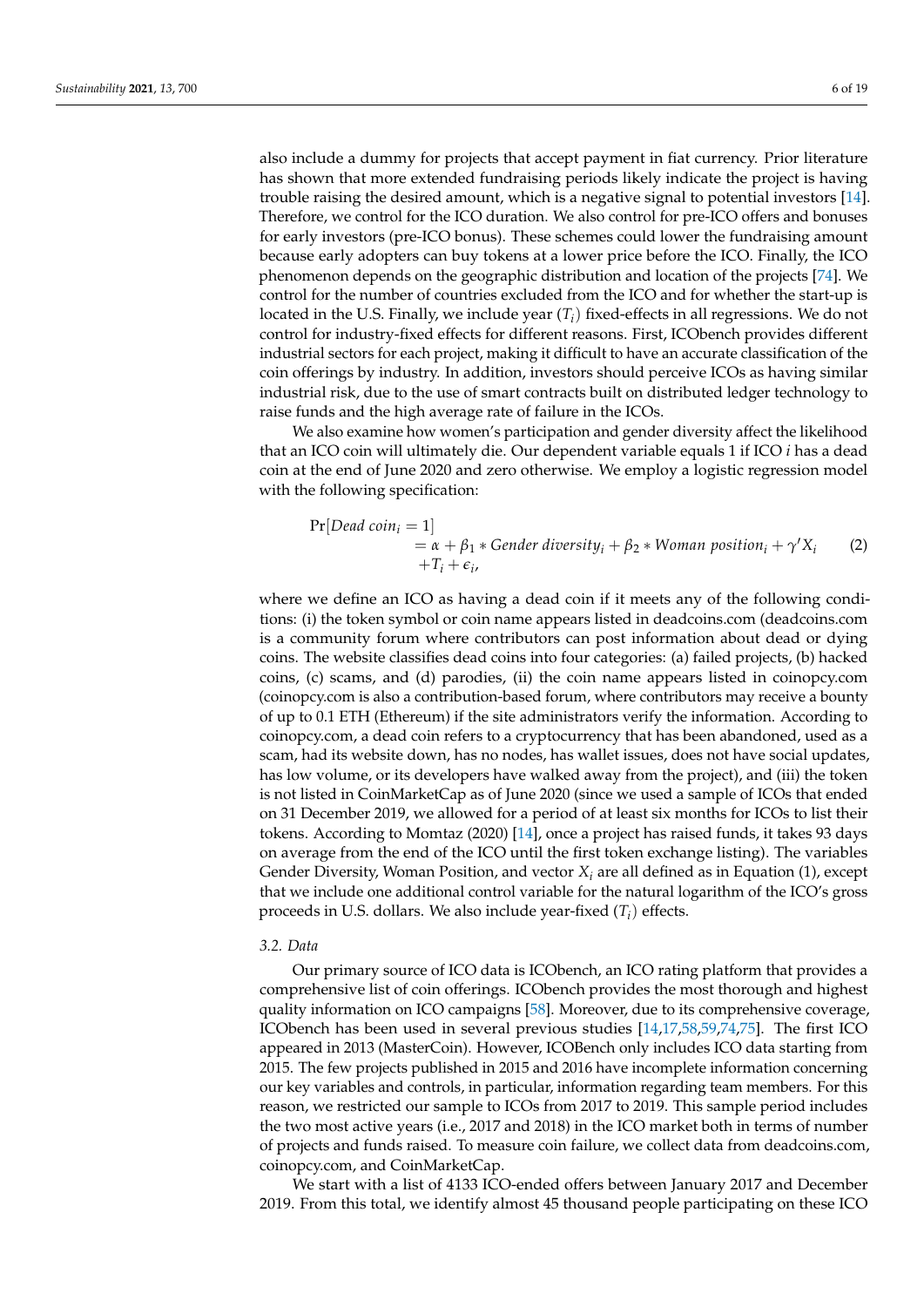teams. Tables [1](#page-6-0) and [2](#page-7-0) describe the main characteristics of ICO team members in terms of their gender and position in the company. Table [1](#page-6-0) presents role and gender distributions across all ICOs. Descriptive statistics show that ICO teams on average are dominated by men with women's participation at only 14%. This proportion is even lower when we consider critical positions such as founders (6%), CEOs (4%), developers (8%), and blockchain jobs (4%). We believe that this gender disparity in ICOs is only an extension of a trend that has existed for decades in technology industries caused by the shortage of women in STEM fields. Our data also shows that women are under-represented in ICOs top decision-making and STEM-related positions. These figures are consistent with prior studies documenting the low participation of woman in cryptocurrencies and blockchain industries (e.g., [\[76,](#page-18-10)[77\]](#page-18-11)).

<span id="page-6-0"></span>

|                                                 | <b>All Team Members</b> |               | <b>Excluding Advisors</b> |       |
|-------------------------------------------------|-------------------------|---------------|---------------------------|-------|
|                                                 | Number                  | $\frac{0}{0}$ | Number                    | $\%$  |
| Total people involved in ICOs                   | 45,917                  |               | 33,348                    |       |
| Women involved in ICOs                          | 6451                    | 14%           | 5362                      | 16%   |
| Men involved in ICOs                            | 39,466                  | 86%           | 27,986                    | 84%   |
| Total founders                                  | 4614                    |               | 4614                      |       |
| Women founders                                  | 288                     | 6%            | 288                       | 6%    |
| Men founders                                    | 4326                    | 94%           | 4326                      | 94%   |
| <b>Total CEOs</b>                               | 3001                    |               | 3001                      |       |
| <b>Women CEOs</b>                               | 134                     | $4\%$         | 134                       | $4\%$ |
| Men CEOs                                        | 2867                    | 96%           | 2867                      | 96%   |
| Total of people in financial or legal positions | 3462                    |               | 2071                      |       |
| Women in financial or legal positions           | 637                     | 18%           | 461                       | 22%   |
| Men in financial or legal positions             | 2825                    | 82%           | 1610                      | 78%   |
| Total of people in marketing positions          | 2750                    |               | 2157                      |       |
| Women in marketing positions                    | 773                     | 28%           | 693                       | 32%   |
| Men in marketing positions                      | 1977                    | 72%           | 1464                      | 68%   |
| Total of people in developer positions          | 7135                    |               | 6702                      |       |
| Women in developer positions                    | 582                     | 8%            | 544                       | 8%    |
| Men in developer positions                      | 6553                    | 92%           | 6158                      | 92%   |
| Total of people in blockchain positions         | 2756                    |               | 1751                      |       |
| Women in blockchain positions                   | 124                     | $4\%$         | 73                        | $4\%$ |
| Men in blockchain positions                     | 2632                    | 96%           | 1678                      | 96%   |

**Table 1.** Number of people involved in ICOs by gender and critical positions.

Note: This table presents the number and percentage of people involved in ICOs, categorized by gender and critical positions, including and excluding advisors. The sample is comprised of 4133 initial coin offerings (ICOs) between 2017 and 2019.

> Table [2](#page-7-0) shows the 15 most common words mentioned in the role descriptions for ICO team members, classified by gender and type of involvement (management team or advisor). In this table, we see the differences in roles filled by men and women. For instance, the most common positions for men include developer, CEO, and founder. While for women, some of the most common roles include marketing, designer, and community manager. Even more, consider the case of a CEO. The position appears at the top of the list for men, while it shows up at the bottom for women.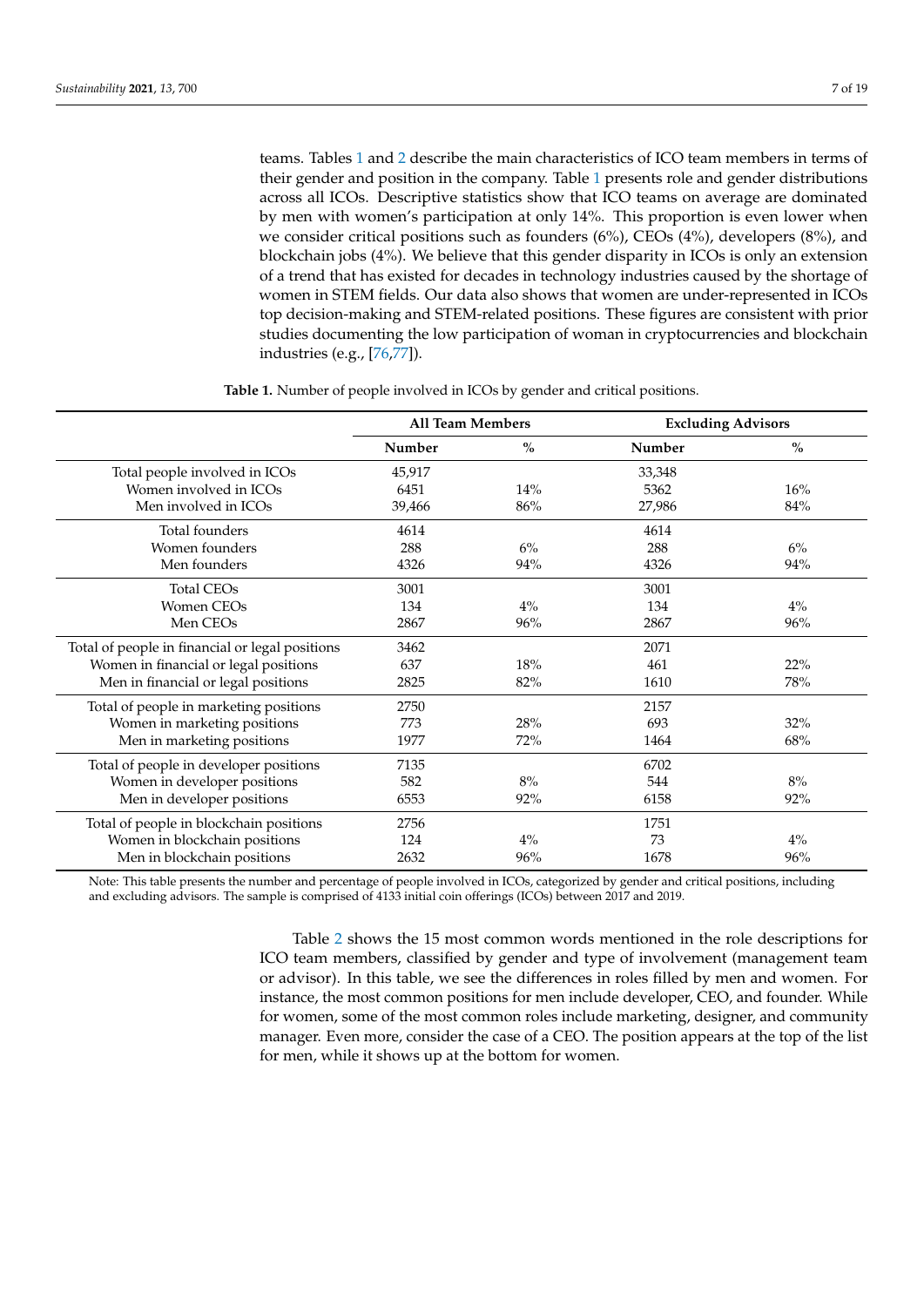<span id="page-7-0"></span>

| <b>All Team Members</b> |               |                 |         | <b>Excluding Advisors</b> |      |                 |               |  |
|-------------------------|---------------|-----------------|---------|---------------------------|------|-----------------|---------------|--|
| Men                     |               | Women           |         | Men                       |      | Women           |               |  |
| Role                    | $\frac{0}{0}$ | Role            | $\%$    | Role                      | $\%$ | Role            | $\frac{0}{0}$ |  |
| Advisor                 | 6.1%          | Manager         | 6.3%    | Developer                 | 5.5% | Manager         | 7.7%          |  |
| Developer               | 3.8%          | Marketing       | 4.4%    | <b>CEO</b>                | 3.2% | Marketing       | 4.9%          |  |
| <b>CEO</b>              | 2.7%          | Advisor         | 3.4%    | Manager                   | 3.1% | Director        | 2.4%          |  |
| Blockchain              | 2.4%          | Director        | $2.0\%$ | Co-founder                | 2.9% | Head            | 2.3%          |  |
| Co-founder              | 2.2%          | Head            | 1.9%    | Chief                     | 2.5% | Designer        | 2.2%          |  |
| Manager                 | 2.2%          | Community       | 1.9%    | Blockchain                | 2.3% | Community       | 2.2%          |  |
| Chief                   | 1.9%          | <b>Business</b> | 1.8%    | Founder                   | 2.1% | Developer       | 2.0%          |  |
| Founder                 | 1.8%          | Designer        | 1.8%    | Officer                   | 2.1% | <b>Business</b> | 1.9%          |  |
| Marketing               | 1.8%          | Developer       | 1.6%    | Engineer                  | 2.0% | Development     | 1.5%          |  |
| Director                | $1.6\%$       | Development     | 1.4%    | Marketing                 | 2.0% | <b>PR</b>       | 1.5%          |  |
| Development             | 1.5%          | <b>PR</b>       | 1.4%    | Director                  | 1.9% | Chief           | 1.5%          |  |
| Officer                 | 1.5%          | Chief           | 1.3%    | Development               | 1.9% | Officer         | 1.5%          |  |
| Engineer                | 1.4%          | Officer         | 1.2%    | <b>CTO</b>                | 1.8% | Project         | 1.2%          |  |
| <b>Business</b>         | 1.3%          | Project         | 1.1%    | Lead                      | 1.7% | Co-founder      | 1.2%          |  |
| <b>CTO</b>              | 1.3%          | Media           | $1.0\%$ | Head                      | 1.7% | Media           | 1.2%          |  |
| Head                    | 1.2%          | Co-founder      | $1.0\%$ | <b>Business</b>           | 1.3% | Specialist      | $1.0\%$       |  |
| Lead                    | 1.2%          | Legal           | $1.0\%$ | Software                  | 1.2% | Relations       | $1.0\%$       |  |
| Senior                  | $0.9\%$       | <b>CEO</b>      | $1.0\%$ | Senior                    | 1.2% | Social          | $1.0\%$       |  |
| Software                | $0.9\%$       | Relations       | $0.9\%$ | Community                 | 0.9% | Lead            | 0.9%          |  |
| Expert                  | 0.7%          | Specialist      | $0.9\%$ | Project                   | 0.9% | <b>CEO</b>      | 0.9%          |  |

**Table 2.** The 15 most common words mentioned in role descriptions for ICO team members.

Note: This table presents the most words (and their frequencies) mentioned in role descriptions for ICO team members, categorized by gender, including and excluding advisors. The sample is comprised of 4133 initial coin offerings (ICOs) between 2017 and 2019.

> For the empirical analysis that follows, we remove all ICOs with incomplete information concerning our key variables and controls. After this filter, we are able to identify 875 ICOs ended between 2017 and 2019. Table [3](#page-8-0) presents descriptive statistics for the final sample including the number of ICOs, the average gross proceeds, the average number of team members, and the percentage of woman team members, categorized by year and industry, respectively. We find in Panel A that the highest number of ICOs took place in 2017, which coincides with the year of rapid increase in Bitcoin price. The average ICO size has decreased over time with around \$16 million in 2017 and \$4.5 million in 2019. The average total number of team members is 16, and the average proportion of women team members is around 12% in most years. In terms of dead ICOs, projects launched in 2018 have the highest rate of failure. In Panel B, we observe that banking is the industry with the largest number of ICOs, while internet and media industries have the most funds raised. The largest participation of women is in the charity and internet industries. In terms of dead ICOs, the industries with the most failures are legal (77.8%) and smart contracts (77.3%).

> Table [4](#page-9-0) provides descriptive statistics for the full final sample of ICOs. The results show that the average natural logarithm of gross proceeds is 15.42 (the average, in U.S. dollars, for ICO proceeds is \$11.1 million), while about 66% of ICOs are dead in 2020 according to our definition. The average size of the team is 17 people, of which 13% are women. Seven percent of all ICOs have a woman founder or co-founder. Only 3% of CEOs are women. Sixteen percent of ICOs have a woman in a financial or legal position, and 21% of projects have a woman in a marketing role. Fifteen percent of all ICOs have a woman developer, and only 3% of ICOs have a woman with a blockchain-related position.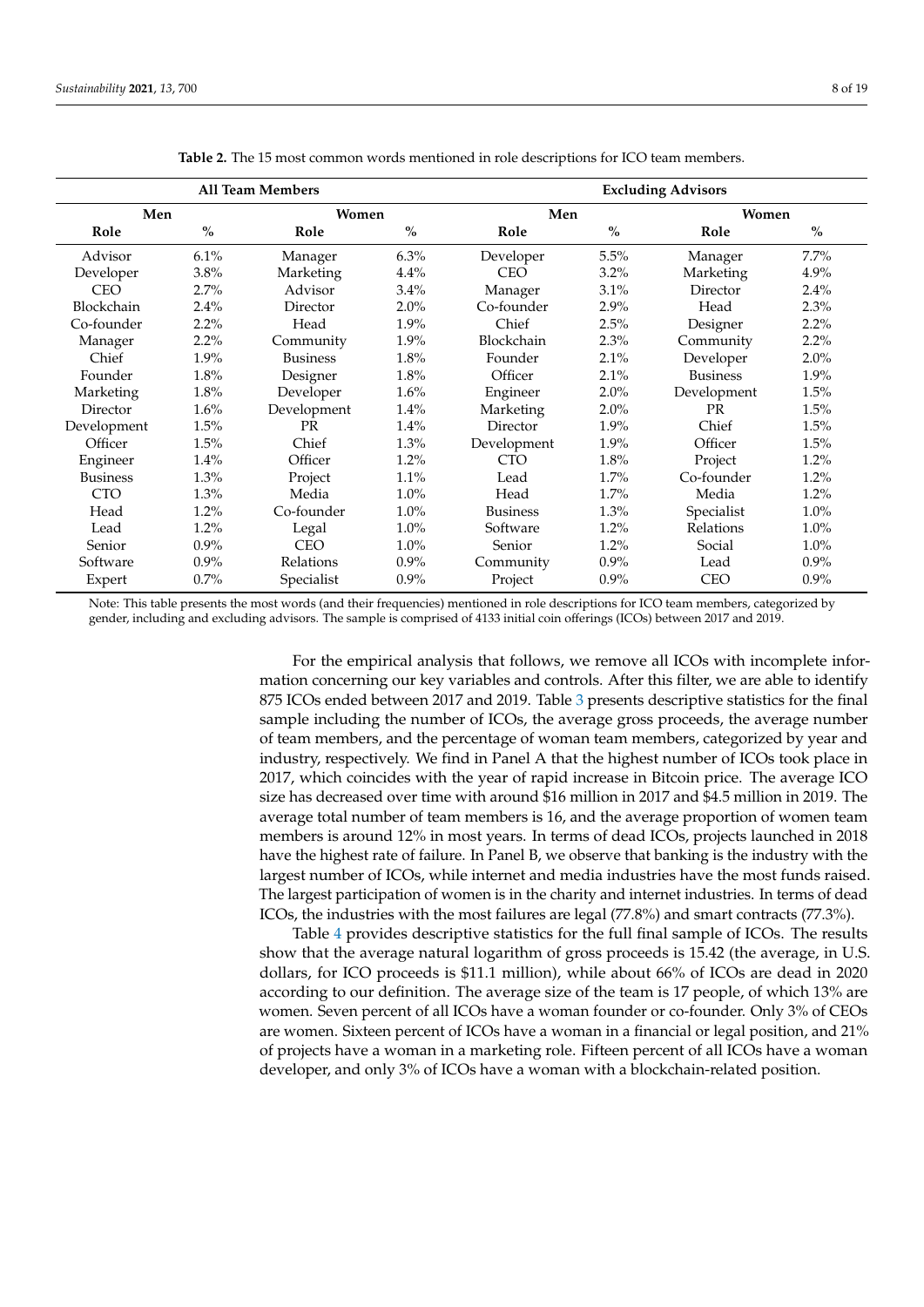<span id="page-8-0"></span>

| Panel A: Distribution of ICOs by year |                |                                           |              |                          |            |  |
|---------------------------------------|----------------|-------------------------------------------|--------------|--------------------------|------------|--|
| Year                                  | Number of ICOs | Gross Proceeds (\$000)                    | % Dead Coins | <b>Number of Members</b> | $\%$ Women |  |
| 2017                                  | 177            | 15,969.8                                  | 54.8%        | 14.5                     | 11.1%      |  |
| 2018                                  | 567            | 11,099.0                                  | 68.4%        | 17.5                     | 13.1%      |  |
| 2019                                  | 131            | 4510.7                                    | 67.9%        | 15.3                     | 12.2%      |  |
|                                       |                | Panel B: Distribution of ICOs by industry |              |                          |            |  |
| Industry                              | Number of ICOs | Gross Proceeds (\$000)                    | % Dead Coins | <b>Number of Members</b> | % Women    |  |
| Banking                               | 72             | 21,742.7                                  | 61.1%        | 15.5                     | 13.2%      |  |
| Investment                            | 54             | 10,820.3                                  | 68.5%        | 14.3                     | 9.7%       |  |
| Cryptocurrency                        | 50             | 12,826.8                                  | 66.0%        | 15.0                     | 10.7%      |  |
| Big data                              | 50             | 9693.3                                    | 72.0%        | 17.9                     | 13.1%      |  |
| Media                                 | 48             | 22,972.8                                  | 60.4%        | 18.5                     | 14.1%      |  |
| Platform                              | 48             | 7930.4                                    | 45.8%        | 17.3                     | 12.6%      |  |
| Retail                                | 43             | 8855.0                                    | 72.1%        | 18.8                     | 13.8%      |  |
| Software                              | 41             | 8709.5                                    | 73.2%        | 15.7                     | 10.3%      |  |
| <b>Business services</b>              | 40             | 10,642.3                                  | 62.5%        | 15.3                     | 9.7%       |  |
| Communication                         | 38             | 8575.9                                    | 68.4%        | 15.2                     | 9.9%       |  |
| Entertainment                         | 32             | 6284.8                                    | 62.5%        | 15.2                     | 10.6%      |  |
| Education                             | 31             | 5674.9                                    | 67.7%        | 17.0                     | 11.7%      |  |
| Artificial intelligence               | 30             | 8259.9                                    | 70.0%        | 18.8                     | 14.9%      |  |
| Infrastructure                        | 28             | 8207.7                                    | 57.1%        | 16.6                     | 12.7%      |  |
| Health                                | 25             | 10,747.3                                  | 76.0%        | 19.1                     | 16.1%      |  |
| Sports                                | 24             | 3545.2                                    | 58.3%        | 14.3                     | 13.5%      |  |
| Electronics                           | 23             | 10,946.2                                  | 65.2%        | 18.7                     | 14.1%      |  |
| Tourism                               | 23             | 4098.1                                    | 69.6%        | 16.2                     | 15.8%      |  |
| Smart contracts                       | 22             | 5545.9                                    | 77.3%        | 16.2                     | 11.0%      |  |
| Internet                              | 21             | 23,388.2                                  | 61.9%        | 16.1                     | 16.6%      |  |
| Virtual reality                       | 21             | 10,575.8                                  | 71.4%        | 18.4                     | 13.9%      |  |
| Real estate                           | 20             | 6789.5                                    | 75.0%        | 17.1                     | 14.4%      |  |
| Energy                                | 19             | 12,294.9                                  | 68.4%        | 16.8                     | 12.9%      |  |
| Manufacturing                         | 19             | 12,232.4                                  | 73.7%        | 14.1                     | 11.6%      |  |
| Casino and gambling                   | 19             | 11,278.9                                  | 57.9%        | 15.7                     | 10.0%      |  |
| Legal                                 | 18             | 5671.4                                    | 77.8%        | 15.7                     | 14.3%      |  |
| Charity                               | 11             | 11,154.8                                  | 45.5%        | 22.6                     | 18.5%      |  |
| Others                                | 5              | 6310.0                                    | 40.0%        | 13.0                     | 9.7%       |  |

| Table 3. Distribution of ICOs by year and industry. |  |  |
|-----------------------------------------------------|--|--|
|-----------------------------------------------------|--|--|

Note: This table presents gross proceeds (in thousands of dollars), percentage of dead coins, number of team members (including advisors), and percentage of female team members (including advisors), categorized by year (Panel A) and industry (Panel B). The sample is comprised of 875 initial coin offerings (ICOs) between 2017 and 2019.

**Table 4.** Descriptive statistics of key variables.

| Variable                                     | N   | Mean  | Median | <b>SD</b> | Min  | Max   | P <sub>25</sub> | P75   |
|----------------------------------------------|-----|-------|--------|-----------|------|-------|-----------------|-------|
| Dependent variables:                         |     |       |        |           |      |       |                 |       |
| ICO gross proceeds (ln)                      | 875 | 15.18 | 15.42  | 1.71      | 5.24 | 20.17 | 14.22           | 16.40 |
| Dead coin (dummy)                            | 875 | 0.66  | 1.00   | 0.48      | 0.00 | 1.00  | 0.00            | 1.00  |
| ICO gender diversity variables:              |     |       |        |           |      |       |                 |       |
| N of team members                            | 875 | 16.52 | 15.00  | 8.47      | 1.00 | 75.00 | 11.00           | 20.00 |
| N of women team members                      | 875 | 2.20  | 2.00   | 2.25      | 0.00 | 21.00 | 1.00            | 3.00  |
| % of women team members                      | 875 | 0.13  | 0.11   | 0.10      | 0.00 | 0.60  | 0.05            | 0.19  |
| Gender Blau index                            | 875 | 0.20  | 0.20   | 0.14      | 0.00 | 0.50  | 0.10            | 0.30  |
| ICO women position variables:                |     |       |        |           |      |       |                 |       |
| Woman founder (dummy)                        | 875 | 0.07  | 0.00   | 0.25      | 0.00 | 1.00  | 0.00            | 0.00  |
| Woman CEO (dummy)                            | 875 | 0.03  | 0.00   | 0.17      | 0.00 | 1.00  | 0.00            | 0.00  |
| Woman financial or legal<br>position (dummy) | 875 | 0.16  | 0.00   | 0.37      | 0.00 | 1.00  | 0.00            | 0.00  |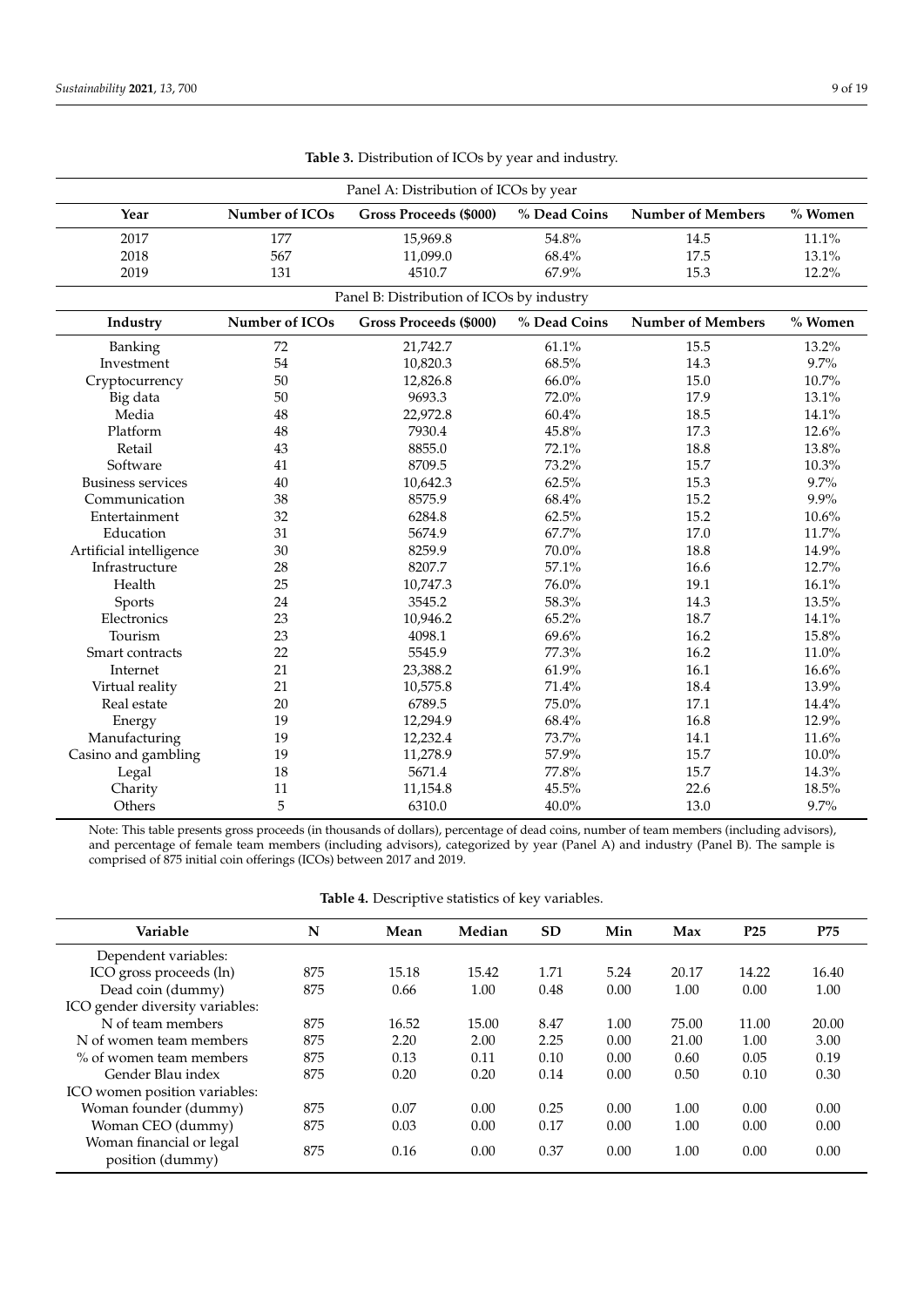<span id="page-9-0"></span>

| Variable                             | N   | Mean  | Median | <b>SD</b> | Min  | Max    | P <sub>25</sub> | P75   |
|--------------------------------------|-----|-------|--------|-----------|------|--------|-----------------|-------|
| Woman marketing position<br>(dummy)  | 875 | 0.21  | 0.00   | 0.40      | 0.00 | 1.00   | 0.00            | 0.00  |
| Woman developer position<br>(dummy)  | 875 | 0.15  | 0.00   | 0.36      | 0.00 | 1.00   | 0.00            | 0.00  |
| Woman blockchain position<br>(dummy) | 875 | 0.04  | 0.00   | 0.19      | 0.00 | 1.00   | 0.00            | 0.00  |
| Control variables:                   |     |       |        |           |      |        |                 |       |
| Team rating                          | 875 | 3.85  | 4.00   | 0.90      | 1.00 | 5.00   | 3.40            | 4.50  |
| Vision rating                        | 875 | 3.82  | 4.00   | 0.87      | 1.00 | 5.00   | 3.40            | 4.40  |
| Product rating                       | 875 | 3.57  | 3.70   | 0.89      | 1.00 | 5.00   | 3.00            | 4.10  |
| ERC20 (dummy)                        | 875 | 0.92  | 1.00   | 0.28      | 0.00 | 1.00   | 1.00            | 1.00  |
| Fiat accepted (dummy)                | 875 | 0.20  | 0.00   | 0.40      | 0.00 | 1.00   | 0.00            | 0.00  |
| ICO duration (days)                  | 875 | 59.84 | 36.00  | 63.00     | 0.00 | 670.00 | 28.00           | 77.00 |
| N country restrictions               | 875 | 2.49  | 1.00   | 7.58      | 0.00 | 123.00 | 0.00            | 2.00  |
| U.S. restriction (dummy)             | 875 | 0.41  | 0.00   | 0.49      | 0.00 | 1.00   | 0.00            | 1.00  |
| Pre-ICO (dummy)                      | 875 | 0.63  | 1.00   | 0.48      | 0.00 | 1.00   | 0.00            | 1.00  |
| Bonus scheme (dummy)                 | 875 | 0.56  | 1.00   | 0.50      | 0.00 | 1.00   | 0.00            | 1.00  |
| U.S. location (dummy)                | 875 | 0.09  | 0.00   | 0.29      | 0.00 | 1.00   | 0.00            | 0.00  |

**Table 4.** *Cont.*

Note: This table reports summary statistics for the dependent, independent, and control variables used in this study. The sample is comprised of 875 initial coin offerings (ICOs) between 2017 and 2019. See Appendix [A](#page-15-0) for variable definitions.

#### **4. Results**

We begin by discussing the univariate relationship between the mean values of our key dependent variables (the natural logarithms ICO gross proceeds and the dummy variable dead coin that it equals if the coin is dead in 2020) and several variables representing women's participation in the ICOs and team gender diversity. The ICO projects are split into "high" and "low" groups for continuous variables based on the lowest and highest quintiles of the variable distribution, or into "yes" and "no" groups for subsamples based on dummy variables. In Table [5,](#page-10-0) we report the means of gross proceeds (ln) for ICOs for these two groups. The mean gross proceeds for the high and low subsample of total numbers of women participating in the ICOs is 14.86 and 15.70, respectively. The difference between the mean gross proceeds for the two groups is statistically significant. We find a similar pattern for subsamples based on the percentage of women team members and the Blau index for team gender diversity. These results are consistent with the prediction that when women's participation and gender diversity is high, ICOs are more successful in raising money. We also perform a difference-in-means test between subsamples for the percentage of dead coins. In Table [5,](#page-10-0) we see that ICOs with more women on their teams, and especially ICOs with a woman founder, experience significantly lower rates of failure. Overall, the univariate relationship between ICO success and women's participation and gender diversity measured in different ways is consistent with our hypotheses.

Next, we perform a multivariate analysis to test the relationship between gender diversity and ICO success. Table [6](#page-11-0) presents the parameters estimated from OLS regressions for the amount of money raised by the ICO on several proxies for gender diversity and control variables. Columns 1 and 2 report the results when we use the total number of women involved in the project. Columns 3 and 4 present the results for the percentage of women team members. Finally, columns 5 and 6 show the results for gender diversity using the Blau index. Having women on the teams and gender diversity have a statistically significant and positive effect on the amount raised by the ICO across all models. Consequently, Hypothesis 1 is supported.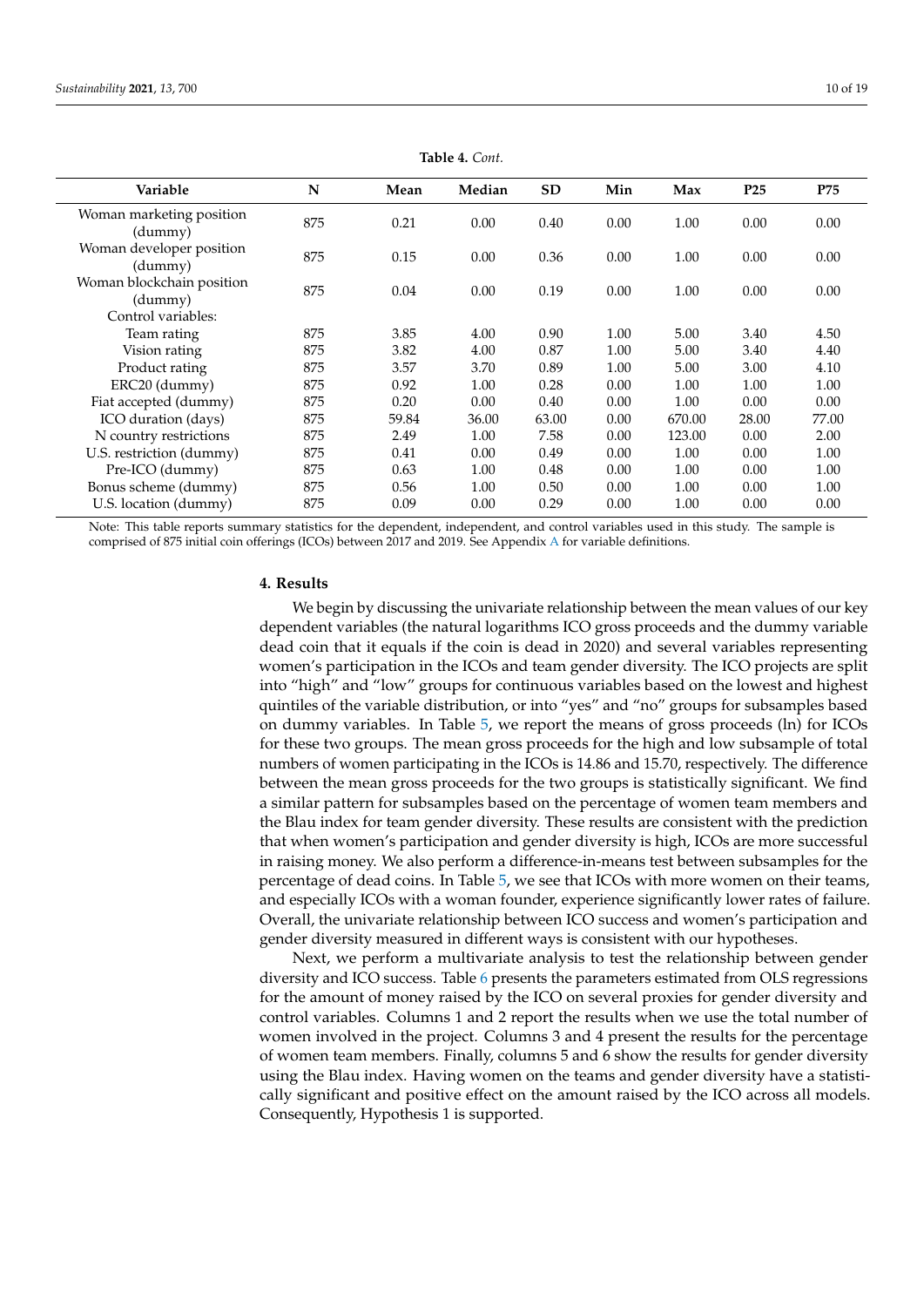blockchain position

| Variable                     | Attribute          | Low or No | <b>High or Yes</b> | High or Yes-Low or No |
|------------------------------|--------------------|-----------|--------------------|-----------------------|
|                              | Mean proceeds (ln) | 14.86     | 15.70              | $0.85***$             |
| Total N women                | Mean dead coins    | 0.67      | 0.56               | $-0.10*$              |
|                              | N                  | 186.00    | 110.00             |                       |
|                              | Mean proceeds (ln) | 14.86     | 15.27              | $0.42**$              |
| $%$ of women                 | Mean dead coins    | 0.67      | 0.66               | 0.00                  |
|                              | N                  | 186.00    | 170.00             |                       |
|                              | Mean proceeds (ln) | 14.86     | 15.27              | $0.42**$              |
| Gender Blau index            | Mean dead coins    | 0.67      | 0.66               | 0.00                  |
|                              | N                  | 186.00    | 170.00             |                       |
|                              | Mean proceeds (ln) | 15.17     | 15.33              | 0.16                  |
| Founder woman                | Mean dead coins    | 0.67      | 0.51               | $-0.16**$             |
|                              | N                  | 814.00    | 61.00              |                       |
|                              | Mean proceeds (ln) | 15.18     | 15.24              | 0.06                  |
| CEO woman                    | Mean dead coins    | 0.66      | 0.68               | 0.02                  |
|                              | N                  | 850.00    | 25.00              |                       |
|                              | Mean proceeds (ln) | 15.20     | 15.05              | $-0.15$               |
| At least 1 woman in legal or | Mean dead coins    | 0.67      | 0.61               | $-0.06$               |
| finance position             | N                  | 732.00    | 143.00             |                       |
| At least 1 woman in          | Mean proceeds (ln) | 15.15     | 15.27              | 0.12                  |
|                              | Mean dead coins    | 0.66      | 0.63               | $-0.03$               |
| marketing position           | N                  | 695.00    | 180.00             |                       |
| At least 1 woman in          | Mean proceeds (ln) | 15.14     | 15.41              | $0.28*$               |
|                              | Mean dead coins    | 0.66      | 0.65               | $-0.01$               |
| developer position           | N                  | 744.00    | 131.00             |                       |
| At least 1 woman in          | Mean proceeds (ln) | 15.16     | 15.70              | $0.54*$               |
|                              | Mean dead coins    | 0.65      | 0.71               | 0.05                  |

<span id="page-10-0"></span>**Table 5.** Univariate analysis for gross proceeds (in natural logarithm) and dead coins, categorized by female participation.

Note: This table shows the univariate results regarding the relationship between different proxies for gender diversity and ICO success, measured by the natural logarithm of the actual amount raised in the ICO and the percentage of failed coins. The ICO projects are split into "high" and "low" groups for continuous variables based on the lowest and highest quintiles of the variable distribution or into "yes" and "no" groups for subsamples based on dummy variables. The sample is comprised of 875 initial coin offerings (ICOs) between 2017 and 2019. \*\*\*, \*\*, and \* indicate the mean difference between groups is significantly different from zero at the 1%, 5%, and 10% significance level, respectively.

N 841.00 34.00

**Table 6.** Ordinary least squares (OLS) regression ICO gross proceeds.

| Dep: ICO Gross Proceeds (ln) | (1)         | (2)        | (3)          | (4)        | (5)          | (6)        |
|------------------------------|-------------|------------|--------------|------------|--------------|------------|
| Women team members (#)       | $0.0662$ ** | $0.0593**$ |              |            |              |            |
|                              | (2.3658)    | (2.0088)   |              |            |              |            |
| Women team members (%)       |             |            | $1.5686$ *** | $1.3098**$ |              |            |
|                              |             |            | (2.9629)     | (2.3003)   |              |            |
| Women Blau index             |             |            |              |            | $1.1369$ *** | $0.9257**$ |
|                              |             |            |              |            | (2.7590)     | (2.0617)   |
| Woman Founder                | 0.0587      | 0.0617     | 0.0689       | 0.0713     | 0.0745       | 0.0767     |
|                              | (0.2784)    | (0.2895)   | (0.3184)     | (0.3257)   | (0.3428)     | (0.3496)   |
| Woman CEO                    | $-0.1429$   | $-0.1337$  | $-0.1969$    | $-0.1707$  | $-0.1954$    | $-0.1666$  |
|                              | (0.4803)    | (0.4385)   | (0.6495)     | (0.5462)   | (0.6427)     | (0.5309)   |
| Women financial or legal     | $-0.2900*$  | $-0.2804*$ | $-0.2375$    | $-0.2285$  | $-0.2426$    | $-0.2313$  |
|                              | (1.8712)    | (1.8064)   | (1.5530)     | (1.4949)   | (1.5749)     | (1.5029)   |
| Women marketing              |             | 0.0139     |              | 0.0404     |              | 0.0444     |
|                              |             | (0.1044)   |              | (0.2992)   |              | (0.3262)   |
| Women developer              |             | 0.0836     |              | 0.1526     |              | 0.1604     |
|                              |             | (0.5686)   |              | (1.0471)   |              | (1.0937)   |
| Women blockchain             |             | 0.2960     |              | 0.3618     |              | 0.3523     |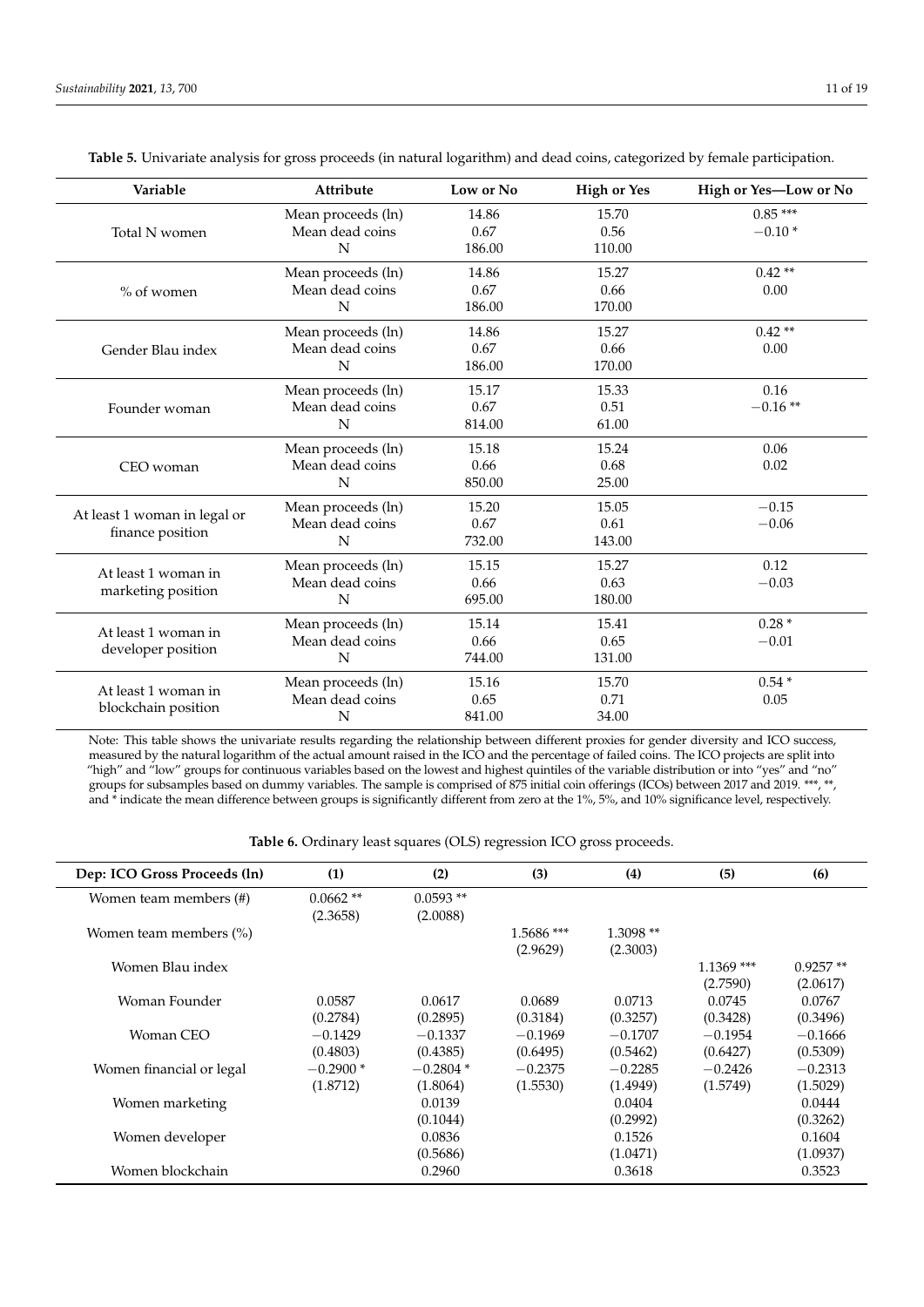<span id="page-11-0"></span>

| Dep: ICO Gross Proceeds (ln) | (1)           | (2)           | (3)           | (4)           | (5)           | (6)           |
|------------------------------|---------------|---------------|---------------|---------------|---------------|---------------|
|                              |               | (1.1133)      |               | (1.4011)      |               | (1.3556)      |
| Total team members (#)       | 0.0160        | 0.0154        |               |               |               |               |
|                              | (1.6269)      | (1.5667)      |               |               |               |               |
| Team rating                  | $0.2214*$     | $0.2241*$     | $0.3075**$    | $0.3017**$    | $0.3015**$    | $0.2964$ **   |
|                              | (1.7771)      | (1.7985)      | (2.4770)      | (2.4334)      | (2.4391)      | (2.4010)      |
| Vision rating                | $-0.0423$     | $-0.0367$     | $-0.0625$     | $-0.0544$     | $-0.0623$     | $-0.0545$     |
|                              | (0.3128)      | (0.2699)      | (0.4579)      | (0.3978)      | (0.4569)      | (0.3986)      |
| Product rating               | 0.0309        | 0.0251        | 0.0170        | 0.0119        | 0.0138        | 0.0096        |
|                              | (0.2457)      | (0.1989)      | (0.1360)      | (0.0945)      | (0.1104)      | (0.0758)      |
| ERC <sub>20</sub>            | $-0.0550$     | $-0.0525$     | $-0.0623$     | $-0.0571$     | $-0.0581$     | $-0.0535$     |
|                              | (0.3093)      | (0.2956)      | (0.3438)      | (0.3154)      | (0.3212)      | (0.2958)      |
| Fiat                         | $0.4239$ ***  | $0.4227$ ***  | $0.4611$ ***  | $0.4534$ ***  | $0.4625$ ***  | $0.4540$ ***  |
|                              | (3.1600)      | (3.1300)      | (3.4441)      | (3.3656)      | (3.4495)      | (3.3633)      |
| ICO duration                 | $-0.0036$ *** | $-0.0037$ *** | $-0.0036$ *** | $-0.0037$ *** | $-0.0036$ *** | $-0.0037$ *** |
|                              | (3.7096)      | (3.7883)      | (3.4491)      | (3.5944)      | (3.4389)      | (3.5880)      |
| N of country restrictions    | 0.0076        | 0.0073        | 0.0106        | 0.0100        | 0.0107        | 0.0100        |
|                              | (1.1822)      | (1.1385)      | (1.5449)      | (1.4650)      | (1.5738)      | (1.4881)      |
| U.S. restriction             | $-0.0354$     | $-0.0424$     | $-0.0504$     | $-0.0577$     | $-0.0528$     | $-0.0595$     |
|                              | (0.2969)      | (0.3535)      | (0.4197)      | (0.4780)      | (0.4391)      | (0.4925)      |
| Pre-ICO offer                | $0.2234*$     | $0.2234*$     | $0.2446*$     | $0.2435*$     | $0.2430*$     | $0.2423*$     |
|                              | (1.8024)      | (1.8050)      | (1.9409)      | (1.9363)      | (1.9275)      | (1.9259)      |
| Pre-ICO bonus                | $-0.3380$ *** | $-0.3338$ *** | $-0.3008$ *** | $-0.3005$ *** | $-0.3016$ *** | $-0.3016$ *** |
|                              | (2.9583)      | (2.9115)      | (2.6176)      | (2.6082)      | (2.6241)      | (2.6170)      |
| U.S. location                | 0.2997        | 0.2899        | 0.3098        | 0.2970        | 0.3066        | 0.2945        |
|                              | (1.4444)      | (1.3901)      | (1.4942)      | (1.4268)      | (1.4774)      | (1.4137)      |
| Constant                     | 14.7930 ***   | 14.7833 ***   | 14.7482 ***   | 14.7530 ***   | 14.7521 ***   | 14.7597 ***   |
|                              | (40.5131)     | (40.4672)     | (39.4928)     | (39.4144)     | (39.4754)     | (39.3695)     |
| Year-fixed effects           | Yes           | Yes           | Yes           | Yes           | Yes           | Yes           |
| Number of observations       | 875           | 875           | 875           | 875           | 875           | 875           |
| R <sub>2</sub>               | 0.1570        | 0.1586        | 0.1467        | 0.1497        | 0.1461        | 0.1492        |

**Table 6.** *Cont.*

Note: This table presents the parameter estimates from ordinary least squared regressions, with robust standard errors, for the actual amount raised in the ICO (in natural logarithm). The key independent variables are the gender diversity proxies. All control variables are defined in Appendix [A.](#page-15-0) t values (in parentheses) are computed with robust standard errors. \*\*\*, \*\*, and \* indicate that the coefficient is significantly different from zero at the 1%, 5%, and 10% levels, respectively.

> Several control variables in Table [6](#page-11-0) across all models show meaningful results that respond to expectations and prior literature. For instance, the amount of money raised is positively related to the quality of the team (rated by ICOBench experts), accepting fiat currency from investors, and having a pre-ICO offer period. Meanwhile, the amount of money raised is negatively related to the duration of the ICO campaign and discounts offered during the pre-ICO period.

> Finally, we analyze the long-term effects of having women in key positions. Table [6](#page-11-0) shows the logistic regressions and the estimation results when we regress the probability of coin failure (dead coin) on women's participation in critical positions and the control variables. Gender diversity measures have a statistically insignificant effect on the probability of being dead. However, when we consider the role of women in the project, we find that having a female founder and a woman acting in a task related to financial and legal positions, there is a negative and statistically significant effect on the probability of coin failure. Consequently, our results partially support Hypothesis 2: The likelihood of experiencing project failure (dead coin) is negatively related to the degree of women's involvement in top management positions that could directly impact fraud.

> Several control variables also show meaningful results in Table [7](#page-12-0) across all models. Consistent with our arguments in Hypothesis 1, the probability of a dead coin is negatively related to the amount raised by the ICO. Results show that the duration of the ICO cam-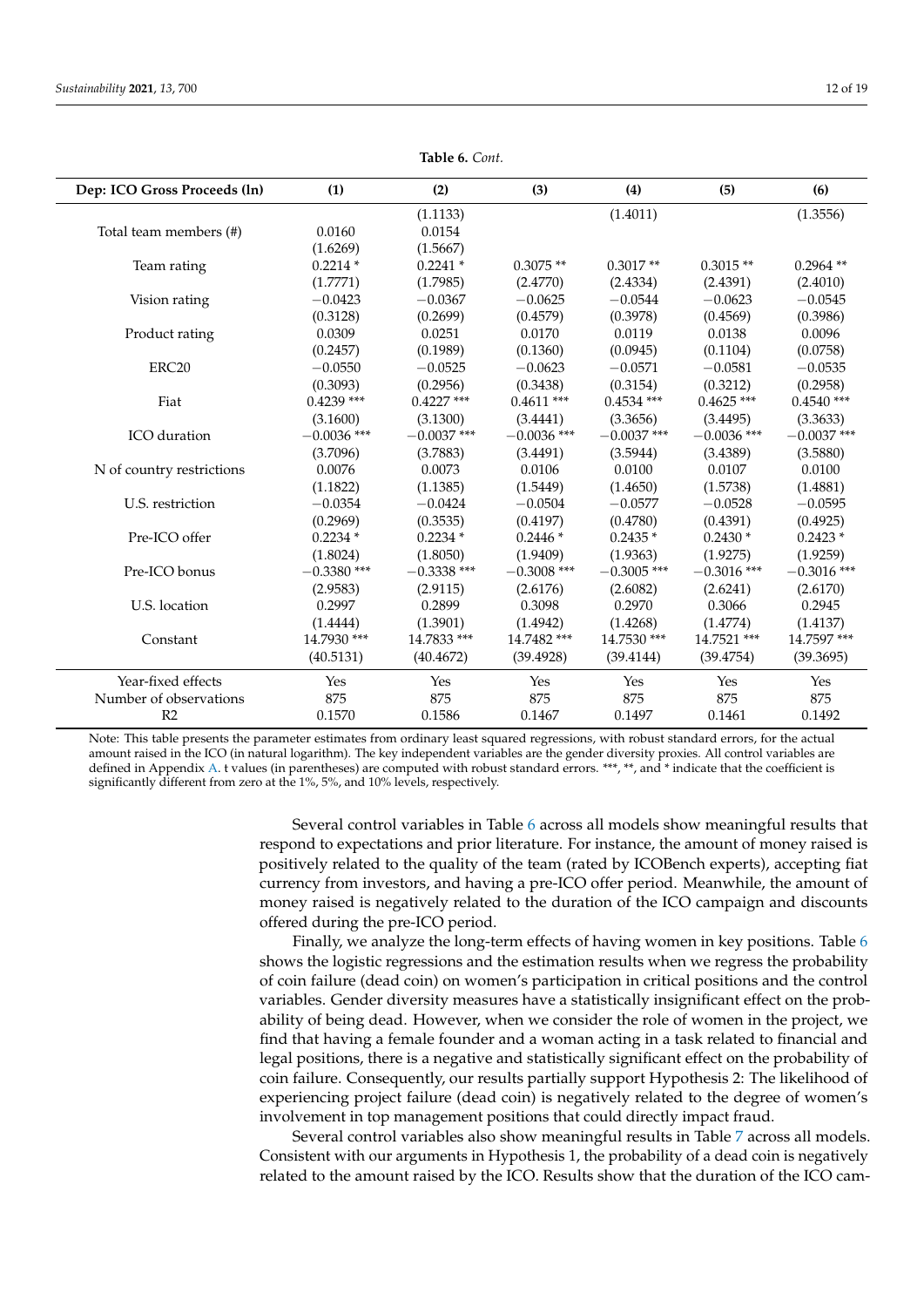<span id="page-12-0"></span>

| Dep: Pr. (Dead Coin = 1)  | (1)                | (2)                | (3)                | (4)                | (5)           | (6)           |
|---------------------------|--------------------|--------------------|--------------------|--------------------|---------------|---------------|
| Women team members (#)    | 0.0180<br>(0.3970) | 0.0347<br>(0.6923) |                    |                    |               |               |
| Women team members (%)    |                    |                    | 0.6083<br>(0.7572) | 1.0955<br>(1.1953) |               |               |
| Women Blau index          |                    |                    |                    |                    | 0.4189        | 0.7730        |
|                           |                    |                    |                    |                    | (0.7119)      | (1.1651)      |
| Woman Founder             | $-0.7249**$        | $-0.7196**$        | $-0.7559**$        | $-0.7555**$        | $-0.7519**$   | $-0.7496**$   |
|                           | (2.3191)           | (2.2900)           | (2.4210)           | (2.4076)           | (2.4118)      | (2.3920)      |
| Woman CEO                 | 0.5142             | 0.4672             | 0.5035             | 0.4264             | 0.5061        | 0.4298        |
|                           | (1.0824)           | (0.9743)           | (1.0490)           | (0.8801)           | (1.0564)      | (0.8904)      |
| Women financial or legal  | $-0.4259**$        | $-0.4270**$        | $-0.4869**$        | $-0.4922**$        | $-0.4872**$   | $-0.4950**$   |
|                           | (2.0494)           | (2.0389)           | (2.3510)           | (2.3574)           | (2.3381)      | (2.3570)      |
| Women marketing           |                    | $-0.1959$          |                    | $-0.2683$          |               | $-0.2649$     |
|                           |                    | (0.9447)           |                    | (1.2748)           |               | (1.2556)      |
| Women developer           |                    | $-0.0700$          |                    | $-0.1400$          |               | $-0.1340$     |
|                           |                    | (0.2972)           |                    | (0.6008)           |               | (0.5781)      |
| Women blockchain          |                    | 0.3832             |                    | 0.3176             |               | 0.3107        |
|                           |                    | (0.8711)           |                    | (0.7290)           |               | (0.7140)      |
| Total team members (#)    | $-0.0139$          | $-0.0161$          |                    |                    |               |               |
|                           | (0.9974)           | (1.1366)           |                    |                    |               |               |
| Gross proceeds (ln)       | $-0.2369$ ***      | $-0.2402$ ***      | $-0.2454$ ***      | $-0.2483$ ***      | $-0.2450$ *** | $-0.2479$ *** |
|                           | (4.3777)           | (4.4247)           | (4.5537)           | (4.5971)           | (4.5450)      | (4.5831)      |
| Team rating               | $-0.0127$          | $-0.0015$          | $-0.0513$          | $-0.0355$          | $-0.0534$     | $-0.0400$     |
|                           | (0.0795)           | (0.0093)           | (0.3320)           | (0.2298)           | (0.3457)      | (0.2584)      |
| Vision rating             | $-0.0188$          | $-0.0057$          | $-0.0056$          | 0.0092             | $-0.0059$     | 0.0084        |
|                           | (0.1136)           | (0.0342)           | (0.0338)           | (0.0559)           | (0.0358)      | (0.0510)      |
| Product rating            | $-0.1548$          | $-0.1683$          | $-0.1518$          | $-0.1696$          | $-0.1526$     | $-0.1708$     |
|                           | (0.9330)           | (1.0130)           | (0.9215)           | (1.0301)           | (0.9268)      | (1.0370)      |
| ERC <sub>20</sub>         | 0.4249             | 0.4217             | 0.4304             | 0.4243             | 0.4321        | 0.4275        |
|                           | (1.5232)           | (1.4978)           | (1.5396)           | (1.5079)           | (1.5451)      | (1.5185)      |
| Fiat                      | $0.3421*$          | $0.3514*$          | $0.3338*$          | $0.3502*$          | $0.3344*$     | $0.3509*$     |
|                           | (1.7302)           | (1.7696)           | (1.6874)           | (1.7614)           | (1.6912)      | (1.7670)      |
| ICO duration              | $0.0090$ ***       | $0.0090$ ***       | $0.0090$ ***       | $0.0089$ ***       | $0.0090$ ***  | $0.0090$ ***  |
|                           | (4.0841)           | (4.1272)           | (4.0313)           | (4.0863)           | (4.0334)      | (4.0858)      |
| N of country restrictions | 0.0018             | 0.0016             | 0.0003             | 0.0004             | 0.0004        | 0.0005        |
|                           | (0.1836)           | (0.1604)           | (0.0356)           | (0.0412)           | (0.0386)      | (0.0466)      |
| U.S. restriction          | 0.1187             | 0.1055             | 0.1315             | 0.1193             | 0.1302        | 0.1173        |
|                           | (0.6617)           | (0.5831)           | (0.7335)           | (0.6592)           | (0.7266)      | (0.6487)      |
| Pre-ICO offer             | 0.1464             | 0.1532             | 0.1249             | 0.1278             | 0.1246        | 0.1269        |
|                           | (0.8756)           | (0.9156)           | (0.7520)           | (0.7694)           | (0.7503)      | (0.7643)      |
| Pre-ICO bonus             | $0.4021**$         | $0.4188$ ***       | $0.3768**$         | $0.3981**$         | $0.3769**$    | $0.3977**$    |
|                           | (2.5306)           | (2.6172)           | (2.4094)           | (2.5224)           | (2.4102)      | (2.5209)      |
| U.S. location             | $-0.3027$          | $-0.3310$          | $-0.3039$          | $-0.3324$          | $-0.3055$     | $-0.3347$     |
|                           | (1.1899)           | (1.2949)           | (1.2005)           | (1.3101)           | (1.2064)      | (1.3174)      |
| Constant                  | 3.7883 ***         | 3.8267***          | 3.7918 ***         | 3.7854 ***         | 3.7897***     | 3.7829 ***    |
|                           | (3.9103)           | (3.9413)           | (3.9428)           | (3.9316)           | (3.9403)      | (3.9271)      |
| Year-fixed effects        | Yes                | Yes                | Yes                | Yes                | Yes           | Yes           |
| Number of observations    | 875                | 875                | 875                | 875                | 875           | 875           |
| Pseudo R2                 | 0.1053             | 0.1069             | 0.1046             | 0.1069             | 0.1045        | 0.1067        |

paign and the existence of a pre-ICO period are positively associated with the probability of long-term coin failure.

**Table 7.** Logit regressions for the likelihood of the coin being dead.

Note: This table presents the parameter estimates from logistic regressions, with robust standard errors, for the likelihood of coin failure as of June 2020. The key independent variables are the gender diversity proxies. All control variables are defined in Appendix [A.](#page-15-0) t values (in parentheses) are computed with robust standard errors. \*\*\*, \*\*, and \* indicate that the coefficient is significantly different from zero at the 1%, 5%, and 10% levels, respectively.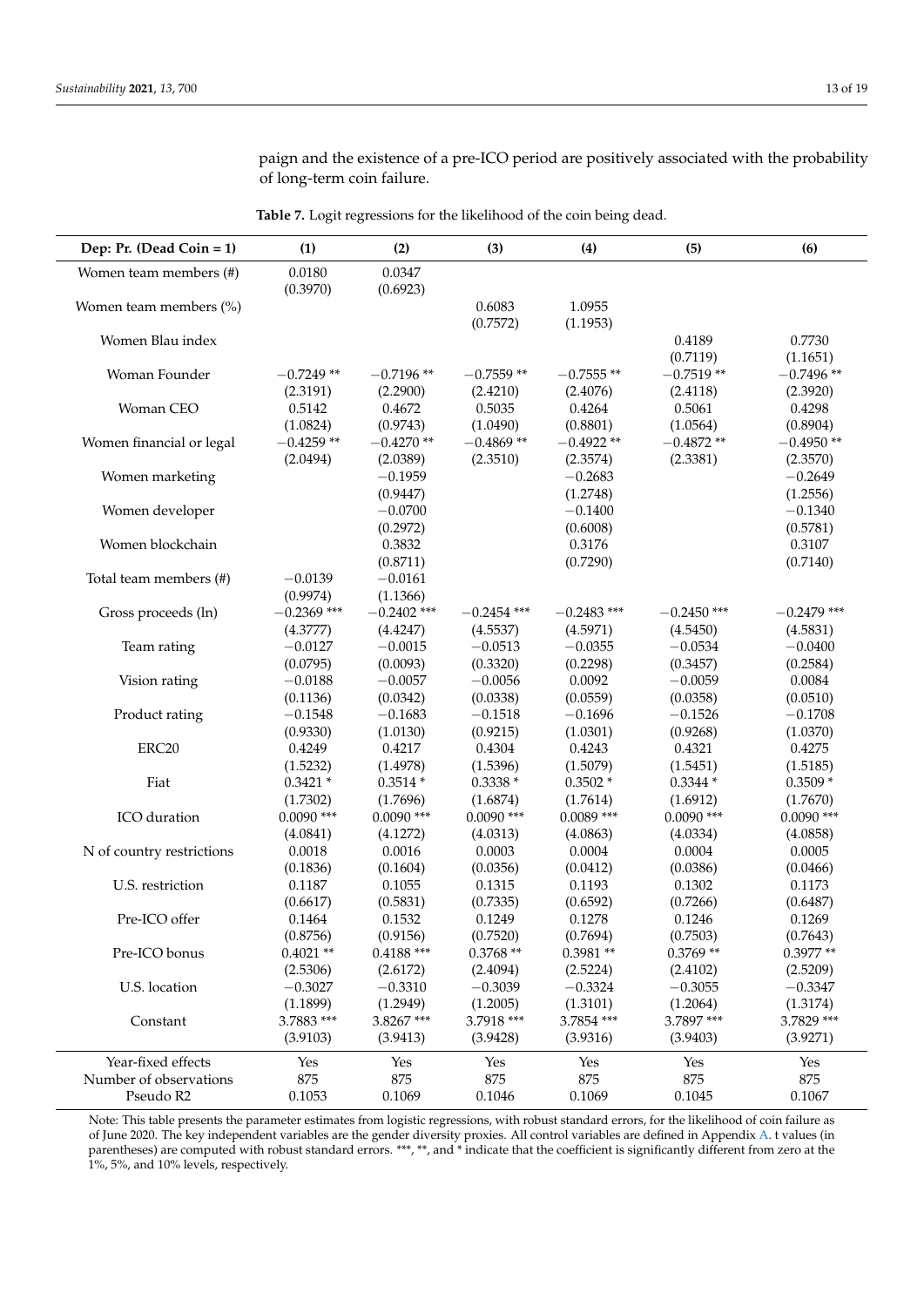## **5. Discussion**

We now discuss the results and how they can be interpreted from the perspective of previous studies and of the working hypotheses.

Despite the large number of investors and projects financed using ICOs in recent years and the expanding literature examining the determinants of ICO success, the effects of gender diversity on ICO markets have received scant attention in the literature compared to other signaling factors, such as information disclosure, technological capabilities, the commitment of the CEO, and the participation of large institutional investors. This study examines the essential features of women's involvement in ICO projects that have not been previously analyzed.

In particular, we show that gender team diversity is positively associated with ICO success measured by the total funding amount raised and that the presence of women in critical positions, such as a founding member or having financial or legal responsibilities, significantly reduces the likelihood of long-term coin failure. This is consistent with the findings of Welbourne et al. (2007) [\[56\]](#page-17-16) in the context of initial public offerings (IPOs). Using data from IPO firms in the U.S., the authors show that women have a positive association with firms' short-term performance measured by Tobin's Q, three-year stock price growth, and growth in earnings per share. They argue that the positive effect of women on performance could be explained by more innovation and better problem-solving processes associated with diverse top management teams.

Our results are also in line with previous studies showing the positive effect of gender diversity on leadership positions and firms' financial performance in complex and innovative contexts. According to Francoeur et al. (2008) [\[47\]](#page-17-9), firms operating in complex environments generate positive and significant abnormal returns when they have a high proportion of women officers. Moreover, Dezsö and Ross (2012) [\[46\]](#page-17-8) found that female representation in top management improves firm performance, but only when a firm's strategy is focused on innovation.

We believe that the ICO market represents a proper setting to test the hypotheses concerning gender diversification and financial performance. In more regulated contexts, female participation has shown benefits in reducing corporate fraud and bad managerial decisions. For instance, Gupta et al. (2020) [\[44\]](#page-17-29) show that firms with female CFOs have a lower likelihood of financial misreporting than comparable firms with male CFOs, especially when governance is weak. Similarly, Krishnan and Parsons (2008) show that men and women behave differently when it comes to earnings quality. These authors show that earnings quality is positively associated with gender diversity in senior management. Previous research also highlights the benefits of having women involved in corporate decision-making. For instance, Huang and Kisgen (2013) [\[68\]](#page-18-2) found that acquisitions made by female executives have higher announcement returns compared with those made by firms with male executives and that announcement returns for debt offerings are higher when the firm has a female executive. According to these authors, their evidence suggests that men exhibit relative overconfidence in important corporate decisions compared with women. In the case of the unregulated ICO market, the benefits of having women on the team are even more pivotal. Our results show that the presence of women in critical positions such as founder and financial or legal roles significantly reduces the likelihood of long-term coin failure, including scams, hacked coins, or projects that failed to list the coin on major exchanges.

Women have already repeatedly demonstrated their STEM abilities, having contributed, for example, to increasing firms' value and corporate innovation (e.g., [\[3,](#page-16-2)[5\]](#page-16-13)). In other areas of knowledge, women have been instrumental in progress on the prevention of cholera and cancer and expanding our understanding of brain development and stem cells, among further advancements [\[31\]](#page-16-12). Our results provide yet another reason for ensuring women have equal access to STEM careers. Our analysis clearly reveals the crucial role of gender diversity in the success of cryptocurrencies and blockchain projects. Moreover,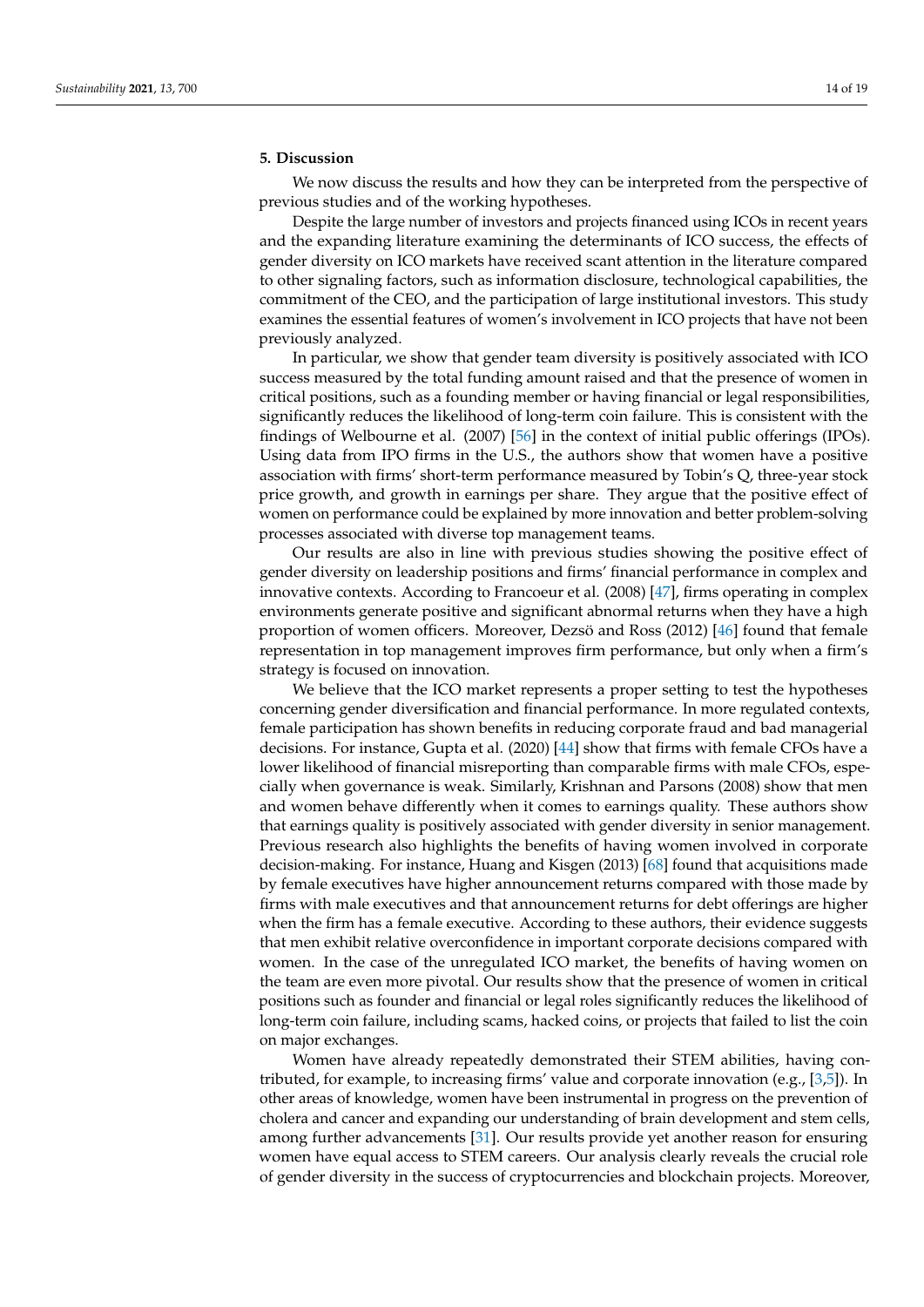having access to innovative financing instruments may help women-led ventures overcome some biases that affected traditional formal funding alternatives such as venture capital.

#### **6. Concluding Remarks**

In this paper, we analyze the effects of team gender diversity in the ICO market, an opaque sector of entrepreneurial finance filled with informational gaps and fraud. Using a database of 875 initial coins offerings between 2017 and 2019, we show that team gender diversity is positively associated with ICO success measured by the total funding amount raised. Exploring further effects of gender diversity, when we separate team members into areas of expertise or roles in the project, we find that the presence of women in critical positions, such as being a founder or having financial or legal responsibilities, significantly reduces the probability of long-term coin failure of ICOs. Our findings are consistent with the notion that investors perceive women's participation in leadership positions as a positive signal of desirable organizational practices that will translate into better performance. Our results are also consistent with the idea that woman more effectively manage entrepreneurial firms and having women, who abide by ethical values and are less prone to fraud, reduces the likelihood that informationally opaque ICOs turn out to be scams.

Our results help explain another critical determinant of ICO success. In particular, we provide novel evidence on how women's participation reduces investors' uncertainty when investing in unregulated ICOs and document a previously unknown effect of gender diversity in entrepreneurial finance and the technology sector. Our study has implications for financial practices, specifically for cryptocurrency investors and entrepreneurial firms conducting ICOs. Participants in the ICO market should be aware of team gender diversity's value to facilitate an entrepreneurial firm's fund-raising, risk mitigation, improved project quality, and long-term survival rates.

Several important questions need to be addressed. For example, we exclusively focus on the signaling value that gender diversity has on ICO markets. We argue that gender diversity signals positive organizational characteristics and differences in ethics and risktaking that increases the probability of success of female-led ICOs. However, we do not directly measure organizational characteristics of ICOs or examine the ethical attitudes or risk-taking behavior of ICO leaders. Future research should provide evidence regarding the materialization of these expectations. One limitation of our study is associated with the newness of the ICO market. Although we can proxy for the failure of ICOs allowing for at least six months after the offering, some firms still fail after this time frame. Moreover, in addition to the ultimate failure of the token, we would like to examine long-term financial and nonfinancial performance for ICO firms. This examination will allow us to further address the importance of this new financing instrument and the value of gender diversity on the ICO market.

Despite these limitations, overall, the results are consistent with our intuition that the contributions of having women are even more significant in markets with high uncertainties and informational gaps. More importantly, this article sheds light on the degree that team gender diversity can play a particularly vital role in financing entrepreneurial efforts using new financing instruments when formal financial markets are weak, and entrepreneurs face strong external financial constraints.

**Author Contributions:** Conceptualization, C.P.-G., A.G., and M.-A.T.; methodology, C.P.-G., A.G., and M.-A.T.; software, C.P.-G., A.G., and M.-A.T.; validation, C.P.-G., A.G., and M.-A.T.; formal analysis, C.P.-G., A.G., and M.-A.T.; investigation, C.P.-G., A.G., and M.-A.T.; resources, C.P.-G., A.G., and M.-A.T.; data curation, C.P.-G., A.G., and M.-A.T.; writing—original draft preparation, C.P.-G., A.G., and M.-A.T.; writing—review and editing, C.P.-G., A.G., and M.-A.T. All authors have read and agreed to the published version of the manuscript.

**Funding:** This research received no external funding.

**Institutional Review Board Statement:** Not applicable.

**Informed Consent Statement:** Not applicable.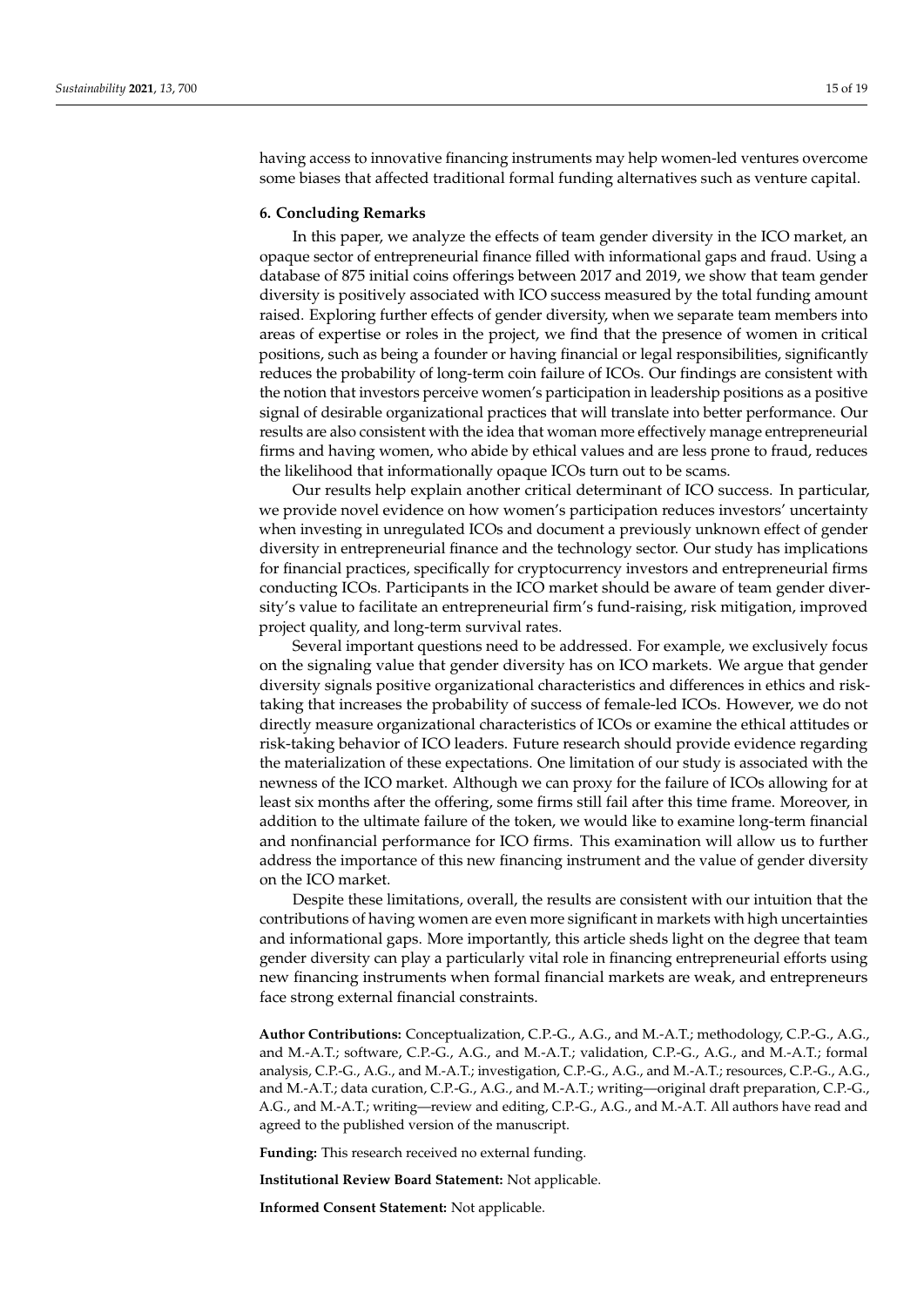**Data Availability Statement:** The data presented in this study are available on request from the corresponding author.

**Conflicts of Interest:** The authors declare no conflict of interest.

# <span id="page-15-0"></span>**Appendix A**

Table [A1](#page-15-1) defines dependent, independent, and control variables used in this study.

<span id="page-15-1"></span>

| Variable Name                     | Definition                                                                                                                                                                                                                                                                                                                                                              |
|-----------------------------------|-------------------------------------------------------------------------------------------------------------------------------------------------------------------------------------------------------------------------------------------------------------------------------------------------------------------------------------------------------------------------|
| ICO proceeds (ln)                 | Natural logarithm of the total funding amount raised by the initial coin offering (ICO) in USD.                                                                                                                                                                                                                                                                         |
| Dead coin                         | A dummy variable that equals 1 if the coin is dead as of June 2020 and zero otherwise. We define<br>an ICO with a dead coin if it meets any of the following conditions: (i) the token symbol or coin<br>name appears listed in deadcoins.com, (ii) the coin name appears listed in coinopcy.com, or (iii)<br>the token is not listed in CoinMarketCap as of June 2020. |
| Total team members (#)            | The total number of ICO team members (including advisors).                                                                                                                                                                                                                                                                                                              |
| Women team members (#)            | The total number of female ICO team members (including advisors).                                                                                                                                                                                                                                                                                                       |
| Women team members (%)            | Women team members (#)/Total team members (#)                                                                                                                                                                                                                                                                                                                           |
| Women Blau index                  | Defined as $(1 - p^2 - (1 - p)^2)$ , where p is the percentage of women team members (Blau, 1977).                                                                                                                                                                                                                                                                      |
| Woman founder                     | A dummy variable that equals 1 if the founder is a woman and zero otherwise.                                                                                                                                                                                                                                                                                            |
| Woman CEO                         | A dummy variable that equals 1 if the CEO is a woman and zero otherwise.                                                                                                                                                                                                                                                                                                |
| Women financial or legal          | A dummy variable that equals 1 if there is at least one woman in a financial or legal role on the<br>ICO team (including advisors) and zero otherwise.                                                                                                                                                                                                                  |
| Women marketing                   | A dummy variable that equals 1 if there is at least one woman in a marketing role within the ICO<br>team (including advisors) and zero otherwise.                                                                                                                                                                                                                       |
| Women developer                   | A dummy variable that equals 1 if there is at least one woman in a developer role within the ICO<br>team (including advisors) and zero otherwise.                                                                                                                                                                                                                       |
| Women blockchain                  | A dummy variable that equals 1 if there is at least one woman in a blockchain role within the ICO<br>team (including advisors) and zero otherwise.                                                                                                                                                                                                                      |
| Team rating                       | A rating based on surveys among cryptocurrency experts, which takes into account the quality of<br>the management team and the experience of external consultants advising the project. The rating<br>scale ranges from 0 (weak) to 5 (strong).                                                                                                                         |
| Vision rating                     | A rating based on surveys among cryptocurrency experts, which takes into account the vision of<br>the project. The rating scale ranges from $0$ (weak) to $5$ (strong).                                                                                                                                                                                                 |
| Product rating                    | A rating based on surveys among cryptocurrency experts, which takes into account the product<br>maturity level. The rating scale ranges from $0$ (weak) to $5$ (strong).                                                                                                                                                                                                |
| ERC <sub>20</sub>                 | A dummy variable that equals 1 if the ICO tokens were created under the ERC20 standard and<br>zero otherwise. The ERC20 is a technical standard that contains a list of rules for developers<br>creating smart contracts on the Ethereum blockchain.                                                                                                                    |
| Fiat                              | A dummy variable that equals 1 if the project accepted fiat currencies during the ICO and<br>zero otherwise.                                                                                                                                                                                                                                                            |
| ICO duration                      | The duration of the ICO campaign in days.                                                                                                                                                                                                                                                                                                                               |
| Number of country<br>restrictions | The number of countries that were excluded from the ICO.                                                                                                                                                                                                                                                                                                                |
| U.S. restriction                  | A dummy variable that equals 1 if U.S. investors were not admitted to take part in the ICO and<br>zero otherwise.                                                                                                                                                                                                                                                       |
| Pre-ICO offer                     | A dummy variable that equals 1 if a pre-ICO took place before the actual ICO and zero otherwise.                                                                                                                                                                                                                                                                        |
| Pre-ICO bonus                     | A dummy variable that equals 1 if the founders offered price discounts to earlier investors and<br>zero otherwise.                                                                                                                                                                                                                                                      |
| U.S. location                     | A dummy variable that equals 1 if the start-up is headquartered in the U.S. and zero otherwise.                                                                                                                                                                                                                                                                         |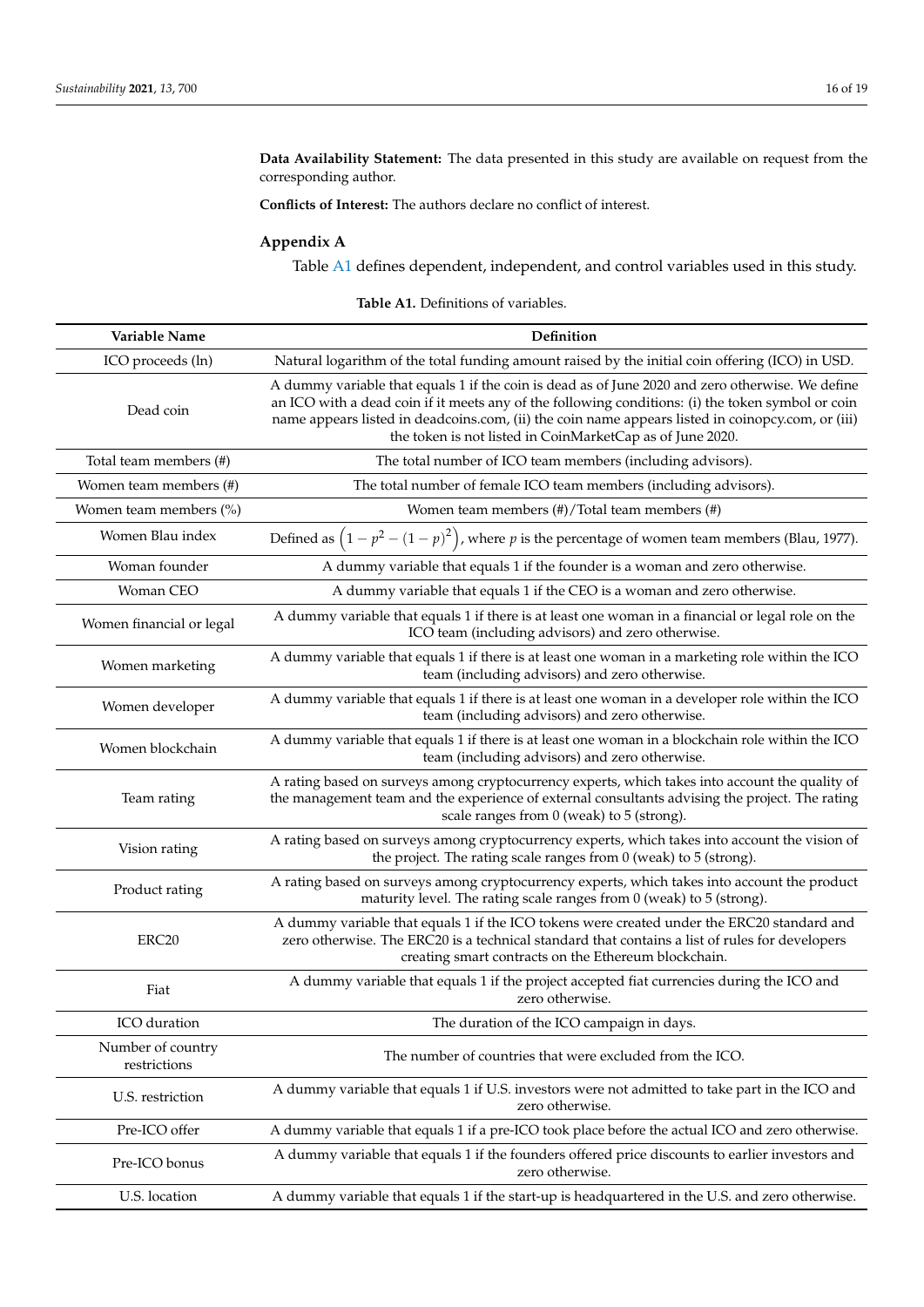## **References**

- <span id="page-16-0"></span>1. Di Fabio, A. The psychology of sustainability and sustainable development for well-being in organizations. *Front. Psychol.* **2017**, *8*, 1534. [\[CrossRef\]](http://doi.org/10.3389/fpsyg.2017.01534)
- <span id="page-16-1"></span>2. Botella, C.; Rueda, S.; López-Iñesta, E.; Marzal, P. Gender diversity in STEM disciplines: A multiple factor problem. *Entropy* **2019**, *21*, 30. [\[CrossRef\]](http://doi.org/10.3390/e21010030) [\[PubMed\]](http://www.ncbi.nlm.nih.gov/pubmed/33266746)
- <span id="page-16-2"></span>3. Adams, R.B.; Kirchmaier, T. Women on boards in finance and STEM industries. *Am. Econ. Rev.* **2016**, *106*, 277–281. [\[CrossRef\]](http://doi.org/10.1257/aer.p20161034)
- <span id="page-16-3"></span>4. Díaz-García, C.; González-Moreno, A.; Saez-Martinez, F.J. Gender diversity within R&D teams: Its impact on radicalness of innovation. *Innovation* **2013**, *15*, 149–160.
- <span id="page-16-13"></span>5. Griffin, D.; Li, K.; Xu, T. Board gender diversity and corporate innovation: International evidence. *J. Financ. Quant. Anal.* **2019**, 1–32. [\[CrossRef\]](http://doi.org/10.1017/S002210901900098X)
- 6. Nielsen, S.; Huse, M. The contribution of women on boards of directors: Going beyond the surface. *Corp. Gov.* **2010**, *18*, 136–148. [\[CrossRef\]](http://doi.org/10.1111/j.1467-8683.2010.00784.x)
- 7. Nielsen, S.; Huse, M. Women directors' contribution to board decision-making and strategic involvement: The role of equality perception. *Eur. Manag. Rev.* **2010**, *7*, 16–29. [\[CrossRef\]](http://doi.org/10.1057/emr.2009.27)
- <span id="page-16-4"></span>8. Zimmerman, M.A. The influence of top management team heterogeneity on the capital raised through an initial public offering. *Entrep. Theory Pract.* **2008**, *32*, 391–414. [\[CrossRef\]](http://doi.org/10.1111/j.1540-6520.2008.00233.x)
- <span id="page-16-5"></span>9. López-Iñesta, E.; Botella, C.; Rueda, S.; Forte, A.; Marzal, P. Towards breaking the gender gap in science, technology, engineering and mathematics. *IEEE Rev. Iberoam. Tecnol. Aprendiz.* **2020**, *15*, 233–241. [\[CrossRef\]](http://doi.org/10.1109/RITA.2020.3008114)
- <span id="page-16-6"></span>10. Benavent, X.; de Ves, E.; Forte, A.; Botella-Mascarell, C.; López-Iñesta, E.; Rueda, S.; Roger, S.; Perez, J.; Portalés, C.; Dura, E.; et al. Girls4STEM: Gender diversity in STEM for a sustainable future. *Sustainability* **2020**, *12*, 6051. [\[CrossRef\]](http://doi.org/10.3390/su12156051)
- <span id="page-16-7"></span>11. Fisch, C. Initial coin offerings (ICOs) to finance new ventures. *J. Bus. Ventur.* **2019**, *34*, 1–22. [\[CrossRef\]](http://doi.org/10.1016/j.jbusvent.2018.09.007)
- 12. Ahluwalia, S.; Mahto, R.V.; Guerrero, M. Blockchain technology and startup financing: A transaction cost economics perspective. *Technol. Forecast. Soc. Chang.* **2020**, *151*, 119854. [\[CrossRef\]](http://doi.org/10.1016/j.techfore.2019.119854)
- <span id="page-16-15"></span>13. Howell, S.; Niessner, M.; Yermack, D. Initial coin offerings: Financing growth with cryptocurrency token sales. *Rev. Financ. Stud.* **2020**, *33*, 3925–3974. [\[CrossRef\]](http://doi.org/10.1093/rfs/hhz131)
- <span id="page-16-17"></span>14. Momtaz, P.P. Initial coin offerings. *PLoS ONE* **2020**, *15*, e0233018. [\[CrossRef\]](http://doi.org/10.1371/journal.pone.0233018)
- 15. Adhami, S.; Giudici, G.; Martinazzi, S. Why do businesses go crypto? An empirical analysis of initial coin offerings. *J. Econ. Bus.* **2018**, *100*, 64–75. [\[CrossRef\]](http://doi.org/10.1016/j.jeconbus.2018.04.001)
- <span id="page-16-14"></span>16. Block, J.H.; Groh, A.; Hornuf, L.; Vanacker, T.; Vismara, S. The entrepreneurial finance markets of the future: A comparison of crowdfunding and initial coin offerings. *Small Bus. Econ.* **2020**, 1–18. [\[CrossRef\]](http://doi.org/10.1007/s11187-020-00330-2)
- <span id="page-16-16"></span>17. Fisch, C.; Momtaz, P.P. Institutional investors and post-ICO performance: An empirical analysis of investor returns in initial coin offerings (ICOs). *J. Corp. Financ.* **2020**, *64*, 101679. [\[CrossRef\]](http://doi.org/10.1016/j.jcorpfin.2020.101679)
- 18. Gächter, I.; Gächter, M. Success factors in ICOs: Individual firm characteristics or lucky timing? *Financ. Res. Lett.* **2020**. [\[CrossRef\]](http://doi.org/10.1016/j.frl.2020.101715)
- <span id="page-16-8"></span>19. Guzmán, A.; Pinto-Gutiérrez, C.; Trujillo, M.A. Attention to Global Warming and the Success of Environmental Initial Coin Offerings: Empirical Evidence. *Sustainability* **2020**, *12*, 9885. [\[CrossRef\]](http://doi.org/10.3390/su12239885)
- <span id="page-16-9"></span>20. OECD. Initial Coin Offerings (ICOs) for SME Financing. 2019. Available online: [www.oecd.org/finance/initial-coin-offerings](www.oecd.org/finance/initial-coin-offerings-for-sme-financing.htm)[for-sme-financing.htm](www.oecd.org/finance/initial-coin-offerings-for-sme-financing.htm) (accessed on 1 December 2020).
- <span id="page-16-10"></span>21. Kher, R.; Terjesen, S.; Liu, C. Blockchain, Bitcoin, and ICOs: A review and research agenda. *Small Bus. Econ.* **2020**. [\[CrossRef\]](http://doi.org/10.1007/s11187-019-00286-y)
- 22. Masiak, C.; Block, J.H.; Masiak, T.; Neuenkirch, M.; Pielen, K.N. Initial coin offerings (ICOs): Market cycles and relationship with bitcoin and ether. *Small Bus. Econ.* **2019**, *55*, 1113–1130. [\[CrossRef\]](http://doi.org/10.1007/s11187-019-00176-3)
- 23. Ribeiro-Soriano, D.; Piñeiro-Chousa, J.; López-Cabarcos, M. What factors drive returns on initial coin offerings? *Technol. Forecast. Soc. Chang.* **2020**, *153*, 119915.
- 24. Giudici, G.; Adhami, S. The impact of governance signals on ICO fundraising success. *J. Ind. Bus. Econ.* **2019**, *46*, 283–312. [\[CrossRef\]](http://doi.org/10.1007/s40812-019-00118-w)
- 25. Fisch, C.; Masiak, C.; Vismara, S.; Block, J. Motives and profiles of ICO investors. *J. Bus. Res.* **2020**. [\[CrossRef\]](http://doi.org/10.1016/j.jbusres.2019.07.036)
- 26. Sharma, Z.; Zhu, Y. Platform building in initial coin offering market: Empirical evidence. *Pac.-Basin Financ. J.* **2020**, *61*, 101318. [\[CrossRef\]](http://doi.org/10.1016/j.pacfin.2020.101318)
- 27. Samieifar, S.; Baur, D. Read me If you can! An analysis of ICO white papers. *Financ. Res. Lett.* **2020**. [\[CrossRef\]](http://doi.org/10.1016/j.frl.2020.101427)
- 28. Drobetz, W.; Momtaz, P.P.; Schröder, H. Investor sentiment and initial coin offerings. *J. Altern. Invest.* **2019**, *21*, 41–55. [\[CrossRef\]](http://doi.org/10.3905/jai.2019.1.069)
- 29. An, J.; Duan, T.; Hou, W.; Xu, X. Initial coin offerings and entrepreneurial finance: The role of founders' characteristics. *J. Altern. Invest.* **2019**, *21*, 26–40. [\[CrossRef\]](http://doi.org/10.3905/jai.2019.1.068)
- <span id="page-16-11"></span>30. Giudici, G.; Giuffra, G.; Martinazzi, S. The role of advisors' centrality in the success of Initial Coin Offerings. *J. Econ. Bus.* **2020**, *112*, 105932. [\[CrossRef\]](http://doi.org/10.1016/j.jeconbus.2020.105932)
- <span id="page-16-12"></span>31. UNESCO. Cracking the Code: Girls' and Women's Education in Science, Technology, Engineering and Mathematics (STEM). 2017. Available online: <http://unesdoc.unesco.org/images/0025/002534/253479e.pdf> (accessed on 1 December 2020).
- 32. She Figures 2018. Gender Equality in Research and Innovation in the European Union: Doctoral Graduates. 2018. Available online: <https://op.europa.eu/en/publication-detail/-/publication/9540ffa1-4478-11e9-a8ed-01aa75ed71a1> (accessed on 1 December 2020).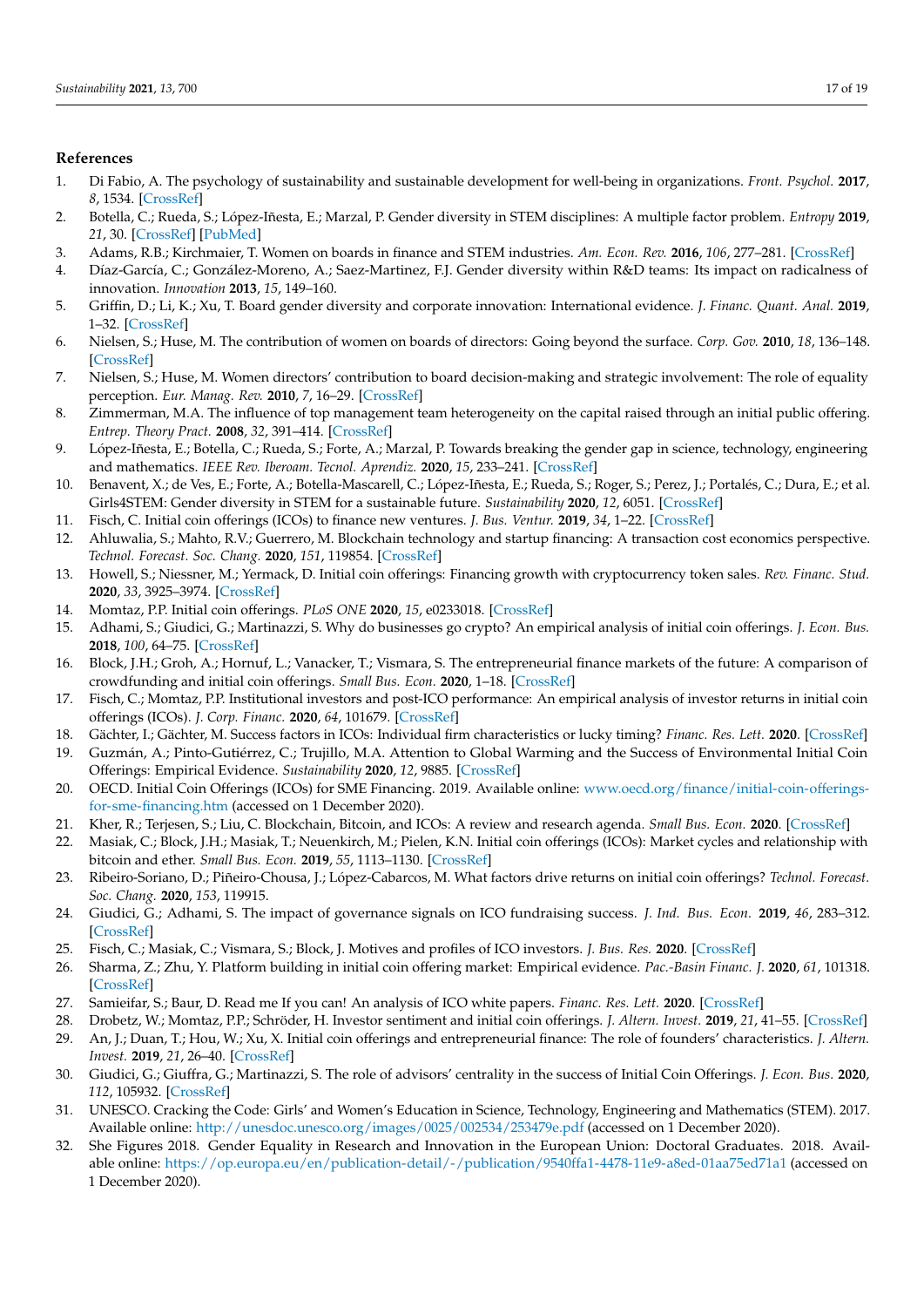- <span id="page-17-0"></span>33. PwC UK. Women in Tech, Time to Close the Gender Gap. 2017. Available online: [https://www.pwc.co.uk/women-in-technology/](https://www.pwc.co.uk/women-in-technology/women-in-tech-report.pdf) [women-in-tech-report.pdf](https://www.pwc.co.uk/women-in-technology/women-in-tech-report.pdf) (accessed on 1 December 2020).
- <span id="page-17-1"></span>34. Tans, G. Why It's Vital We Close the Tech Gender Gap. In Proceedings of the World Economic Forum, Davos-Klosters, Switzerland, 23–26 January 2018; Available online: <https://www.weforum.org/agenda/2018/01/close-the-tech-gender-gap-gillian-tans/> (accessed on 1 December 2020).
- <span id="page-17-2"></span>35. Carter, D.A.; Simkins, B.J.; Simpson, W.G. Corporate governance, board diversity, and firm value. *Financ. Rev.* **2003**, *38*, 33–53. [\[CrossRef\]](http://doi.org/10.1111/1540-6288.00034)
- 36. Campbell, K.; Mínguez-Vera, A. Gender diversity in the boardroom and firm financial performance. *J. Bus. Ethics* **2008**, *83*, 435–451. [\[CrossRef\]](http://doi.org/10.1007/s10551-007-9630-y)
- <span id="page-17-23"></span>37. Erhardt, N.L.; Werbel, J.D.; Shrader, C.B. Board of director diversity and firm financial performance. *Corp. Gov. Int. Rev.* **2003**, *11*, 102–111. [\[CrossRef\]](http://doi.org/10.1111/1467-8683.00011)
- 38. González, M.; Guzmán, A.; Pablo, E.; Trujillo, M.A. Does gender really matter in the boardroom? Evidence from closely held family firms. *Rev. Manag. Sci.* **2020**, *14*, 221–267. [\[CrossRef\]](http://doi.org/10.1007/s11846-018-0292-1)
- <span id="page-17-3"></span>39. Nguyen, T.H.N.; Ntim, C.G.; Malagila, J.K. Women on corporate boards and corporate financial and non-financial performance: A systematic literature review and future research agenda. *Int. Rev. Financ. Anal.* **2020**, *71*, 101554. [\[CrossRef\]](http://doi.org/10.1016/j.irfa.2020.101554)
- <span id="page-17-4"></span>40. Dang, R.; Houanti, L.H.; Sahut, J.M.; Simioni, M. Do women on corporate boards influence corporate social performance? A control function approach. *Financ. Res. Lett.* **2020**, 101645. [\[CrossRef\]](http://doi.org/10.1016/j.frl.2020.101645)
- <span id="page-17-5"></span>41. Byron, K.; Post, C. Women on boards of directors and corporate social performance: A meta-analysis. *Corp. Gov. Int. Rev.* **2016**, *24*, 428–442. [\[CrossRef\]](http://doi.org/10.1111/corg.12165)
- <span id="page-17-6"></span>42. Kyaw, K.; Olugbode, M.; Petracci, B. Does gender diverse board mean less earnings management? *Financ. Res. Lett.* **2015**, *14*, 135–141. [\[CrossRef\]](http://doi.org/10.1016/j.frl.2015.05.006)
- <span id="page-17-24"></span>43. Liao, J.; Smith, D.; Liu, X. Female CFOs and accounting fraud: Evidence from China. *Pac.-Basin Financ. J.* **2019**, *53*, 449–463. [\[CrossRef\]](http://doi.org/10.1016/j.pacfin.2019.01.003)
- <span id="page-17-29"></span>44. Gupta, V.K.; Mortal, S.; Chakrabarty, B.; Guo, X.; Turban, D.B. CFO gender and financial statement irregularities. *Acad. Manag. J.* **2020**, *63*, 802–831. [\[CrossRef\]](http://doi.org/10.5465/amj.2017.0713)
- <span id="page-17-7"></span>45. Krishnan, G.V.; Parsons, L.M. Getting to the bottom line: An exploration of gender and earnings quality. *J. Bus. Ethics* **2008**, *78*, 65–76. [\[CrossRef\]](http://doi.org/10.1007/s10551-006-9314-z)
- <span id="page-17-8"></span>46. Dezsö, C.L.; Ross, D.G. Does female representation in top management improve firm performance? A panel data investigation. *Strateg. Manag. J.* **2012**, *33*, 1072–1089. [\[CrossRef\]](http://doi.org/10.1002/smj.1955)
- <span id="page-17-9"></span>47. Francoeur, C.; Labelle, R.; Sinclair-Desgagné, B. Gender diversity in corporate governance and top management. *J. Bus. Ethics* **2008**, *81*, 83–95. [\[CrossRef\]](http://doi.org/10.1007/s10551-007-9482-5)
- <span id="page-17-10"></span>48. Arch, E.C. Risk-taking: A motivational basis for sex differences. *Psychol. Rep.* **1993**, *73*, 3–11. [\[CrossRef\]](http://doi.org/10.2466/pr0.1993.73.1.3)
- <span id="page-17-11"></span>49. Croson, R.; Gneezy, U. Gender differences in preferences. *J. Econ. Lit.* **2009**, *47*, 448–474. [\[CrossRef\]](http://doi.org/10.1257/jel.47.2.448)
- <span id="page-17-12"></span>50. Franke, G.R.; Crown, D.F.; Spake, D.F. Gender differences in ethical perceptions of business practices: A social role theory perspective. *J. Appl. Psychol.* **1997**, *82*, 920–934. [\[CrossRef\]](http://doi.org/10.1037/0021-9010.82.6.920)
- 51. Kennedy, J.A.; Kray, L.J.; Ku, G. A social-cognitive approach to understanding gender differences in negotiator ethics: The role of moral identity. *Organ. Behav. Hum. Decis. Process.* **2017**, *138*, 28–44. [\[CrossRef\]](http://doi.org/10.1016/j.obhdp.2016.11.003)
- <span id="page-17-13"></span>52. Lee, M.; Pitesa, M.; Pillutla, M.M.; Thau, S. Male immorality: An evolutionary account of sex differences in unethical negotiation behavior. *Acad. Manag. J.* **2017**, *60*, 2014–2044. [\[CrossRef\]](http://doi.org/10.5465/amj.2015.0461)
- <span id="page-17-14"></span>53. Adams, R.B.; Ferreira, D. Women in the boardroom and their impact on governance and performance. *J. Financ. Econ.* **2019**, *94*, 291–309. [\[CrossRef\]](http://doi.org/10.1016/j.jfineco.2008.10.007)
- <span id="page-17-28"></span>54. Cumming, D.; Leung, T.Y.; Rui, O. Gender diversity and securities fraud. *Acad. Manag. J.* **2015**, *58*, 1572–1593. [\[CrossRef\]](http://doi.org/10.5465/amj.2013.0750)
- <span id="page-17-15"></span>55. Barua, A.; Davidson, L.F.; Rama, D.V.; Thiruvadi, S. CFO gender and accruals quality. *Account. Horizons* **2010**, *24*, 25–39. [\[CrossRef\]](http://doi.org/10.2308/acch.2010.24.1.25)
- <span id="page-17-16"></span>56. Welbourne, T.M.; Cycyota, C.S.; Ferrante, C.J. Wall Street reaction to women in IPOs: An examination of gender diversity in top management teams. *Gr. Organ. Manag.* **2007**, *32*, 524–547. [\[CrossRef\]](http://doi.org/10.1177/1059601106291071)
- <span id="page-17-17"></span>57. Malaga, R.; Mamonov, S.; Rosenblum, J. Gender difference in equity crowdfunding: An exploratory analysis. *Int. J. Gend. Entrep.* **2018**, *10*, 332–343. [\[CrossRef\]](http://doi.org/10.1108/IJGE-03-2018-0020)
- <span id="page-17-18"></span>58. Roosenboom, P.; van der Kolk, T.; de Jong, A. What determines success in initial coin offerings? *Ventur. Cap.* **2020**, *22*, 161–183. [\[CrossRef\]](http://doi.org/10.1080/13691066.2020.1741127)
- <span id="page-17-19"></span>59. Momtaz, P.P. Initial coin offerings, asymmetric information, and loyal CEOs. *Small Bus. Econ.* **2020**, 1–23. [\[CrossRef\]](http://doi.org/10.1007/s11187-020-00335-x)
- <span id="page-17-20"></span>60. Boreiko, D.; Risteski, D. Serial and large investors in initial coin offerings. *Small Bus. Econ.* **2020**, 1–19. [\[CrossRef\]](http://doi.org/10.1007/s11187-020-00338-8)
- <span id="page-17-21"></span>61. Benedetti, H.; Kostovetsky, L. Digital tulips? Returns to investors in initial coin offerings. *J. Corp Financ.* **2021**, *61*, 101786. [\[CrossRef\]](http://doi.org/10.1016/j.jcorpfin.2020.101786)
- <span id="page-17-22"></span>62. Momtaz, P.P. The pricing and performance of cryptocurrency. *Eur. J. Financ.* **2019**, 1–14. [\[CrossRef\]](http://doi.org/10.1080/1351847X.2019.1647259)
- <span id="page-17-25"></span>63. Chen, K. Information asymmetry in initial coin offerings (ICOs): Investigating the effects of multiple channel signals. *Electron. Commer. Res. Appl.* **2019**, *36*, 100858. [\[CrossRef\]](http://doi.org/10.1016/j.elerap.2019.100858)
- <span id="page-17-26"></span>64. Ittonen, K.; Vähämaa, E.; Vähämaa, S. Female auditors and accruals quality. *Account. Horizons* **2003**, *27*, 205–228. [\[CrossRef\]](http://doi.org/10.2308/acch-50400)
- <span id="page-17-27"></span>65. ACFE. *Report to the Nations: 2020 Global Study on Occupational Fraud and Abuse*; ACFE: Austin, TX, USA, 2020; Available online: <https://www.acfe.com/report-to-the-nations/2020/> (accessed on 1 December 2020).